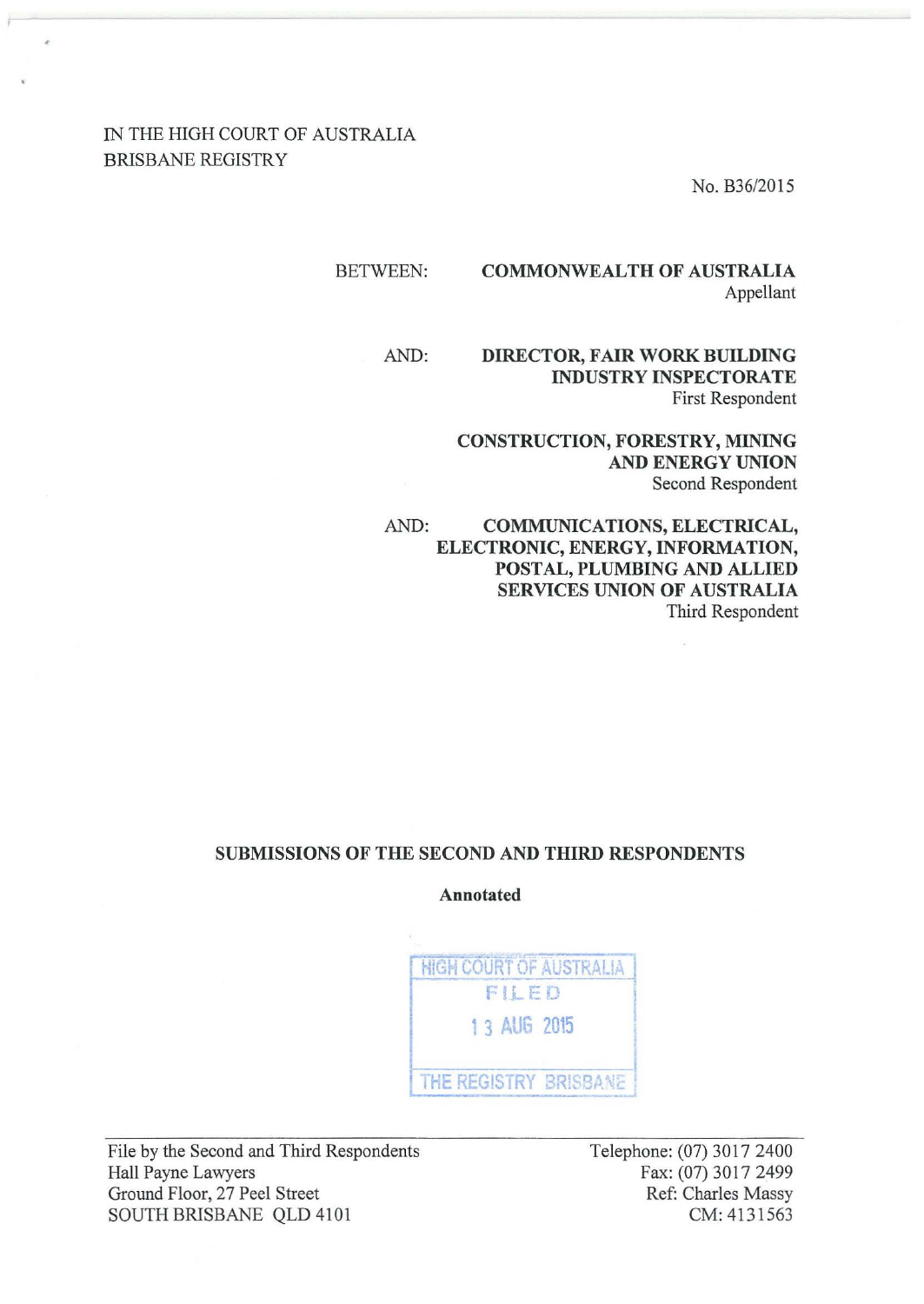#### PART 1: PUBLICATION

1. These submissions are in a form suitable for publication on the Internet.

#### PART II: ISSUES

- 2. As the Commonwealth submits (AS [2]), the issue that arises on the appeal is whether the Full Federal Court erred in ruling that the decision in *Barbaro v The Queen* (2014) 253 CLR 58 *(Barbaro)* applies to civil pecuniary penalty proceedings under the *Building and Construction Industry Improvement Act 2004* (Cth) (BCII Act) so as to constrain the making and consideration of submissions as to appropriate penalty amounts, including on an agreed basis (including in circumstances where, as here, the Originating Application only sought penalties in a specified sum).
- 3. The Full Court's approach raises these questions:
	- 1. Can either party make submissions as to the appropriate pecuniary penalty?
	- ii. If so, can the parties make joint submissions on this issue?
	- iii. If so, can and should the court adopt the approach approved in *NW Frozen Foods Pty Ltd v ACCC* (1996) 71 FCR 285 *(NW Frozen Foods)* and *Minister for Industry, Tourism and Resources v Mobil Oil Australia Pty Ltd* (2004) A TPR 41 ,993 *(Mobil Oil*) where the parties have agreed and jointly seek particular penalties? That approach was as follows: "Because the fixing of the quantum of a penalty cannot be an exact science, the Court, in such a case, does not ask whether it would without the aid of the parties have arrived at the precise figure they have proposed, but rather whether their proposal can be accepted as fixing an appropriate amount" *(Mobil Oil* at 290-1 per Burchett and Kiefel JJ).
- 4. The Second and Third Respondents (the Two Unions) submit that the answer to each of these questions is "yes".
- 5. The Unions support the orders sought by the Commonwealth in this appeal. The Two Unions are also the appellants in matter No. B23 of 2015 listed to be heard at the same time as this appeal. Separate submissions will be filed in that matter.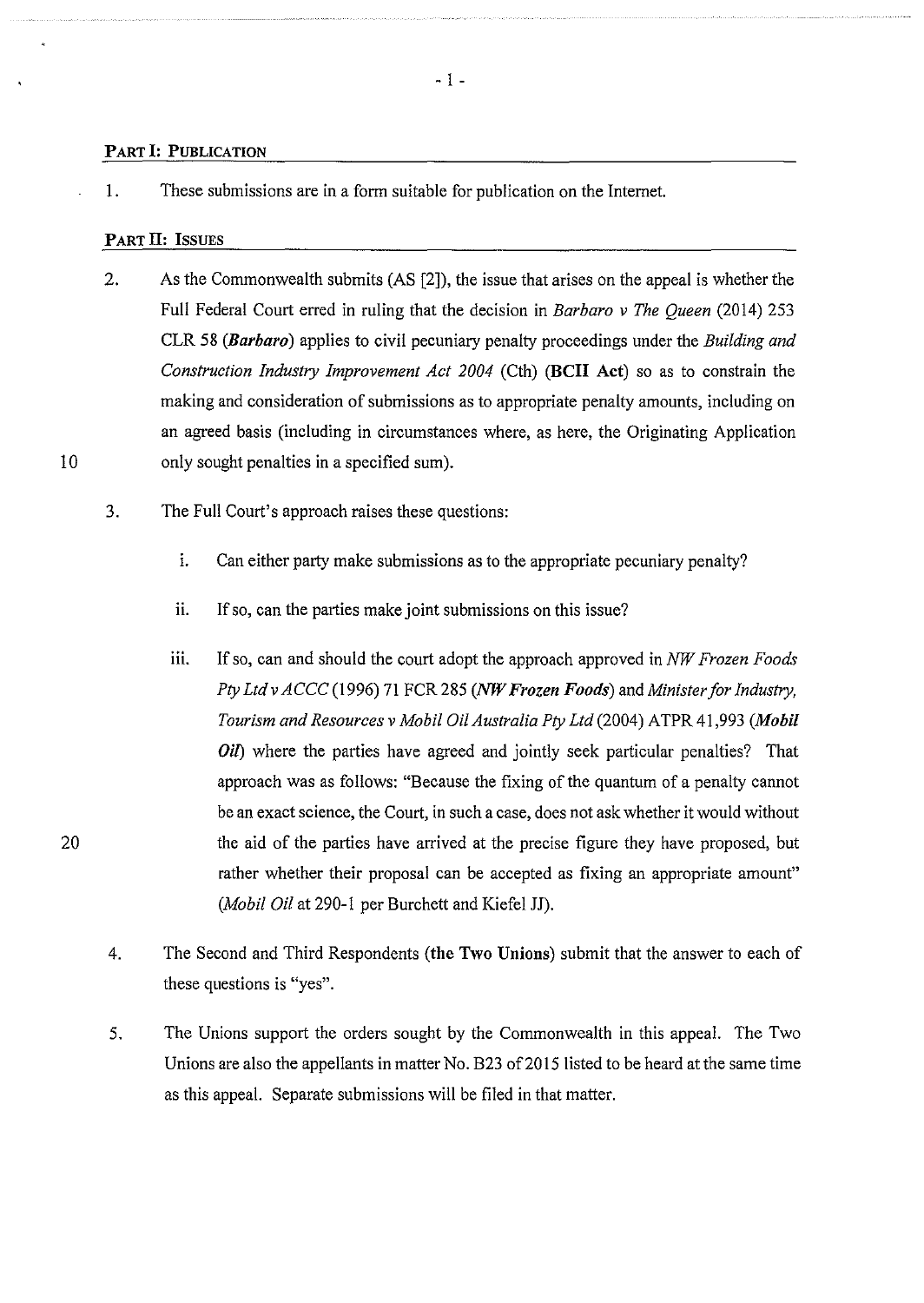#### PART III: SECTION 78B NOTICE

6. The Two Unions cettify that they have considered whether a notice should be given under s.78B of the *Judiciary Act 1903* (Cth) and consider that no notice needs to be given.

#### PART IV: FACTS

10

- 7. The Two Unions adopt the statement of facts in Part V of the submissions of the Commonwealth, and make the following additional point.
- 8. The Originating Application before the Federal Court (AB 2-4) was for specific relief, namely declarations that each of the Two Unions had breached s.38 of the Act, and for monetary penalties to be imposed on each of them. The Originating Application indicated that the First Respondent (the Director) sought specific, identified monetary sums. The Director did not seek monetary penalties generally. Nor did he seek "such further or other order as the Court thinks fit", or such like.

#### PART V: LEGISLATIVE PROVISIONS

9. The Two Unions accept the Commonwealth's statement of applicable legislative provisions.

#### PART VI: ARGUMENT

10. The Two Unions refer to and adopt the arguments in Part VI of the Commonwealth's submissions, and make the following additional submissions.

#### The effect of the Full Court's decision

- 20 II. The Full Court's judgment involves the following conclusions:
	- (a) Agreements and submissions as to penalty or range of penalties are "matters of opinion": [211], AB 174.
	- (b) Submissions as to "the appropriate outcome or range within which such outcome should fall", by any party, are to be excluded: [115], AB 141.
	- (c) An agreed penalty is, "at best, a shared opinion as to the effect of previous, more or less comparable penalties, having regard to the circumstances of the case in hand": [139] AB 147, see also [158] AB 154, [231] AB 181. As such, the agreed penalty is irrelevant, and the Court should "have no regard to the agreed figures in fixing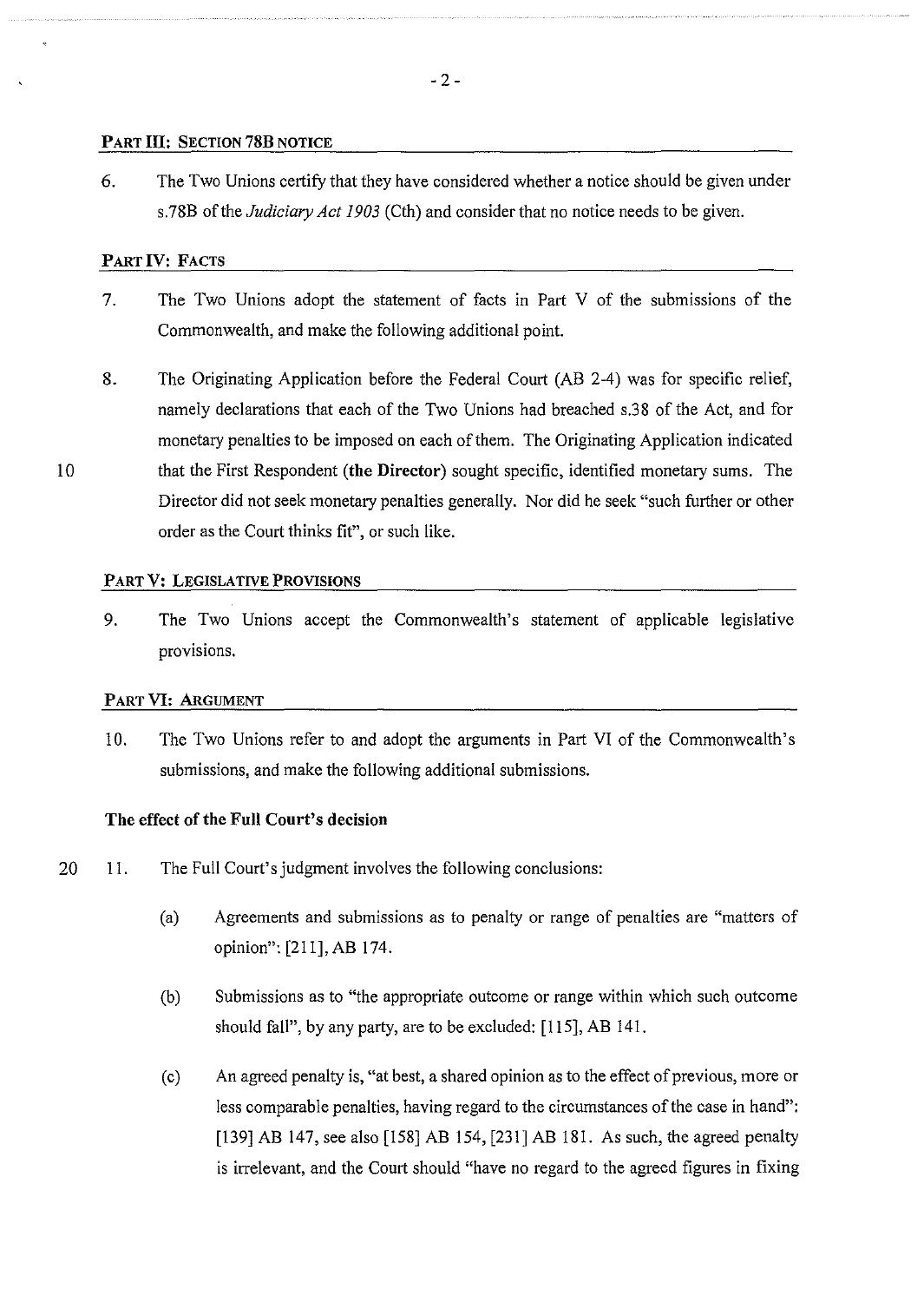the amounts of the penalties to be imposed, other than to the extent that the agreement demonstrates a degree of remorse and/or cooperation on the part of each respondent": quote from [3] AB 93, see also [115] AB 141, [241] AB 185.

- (d) The Court appears to suggest at [193] AB 167 and [231] AB 181 that *neither party*  may make submissions as to the appropriate penalty amount, because for either to do so is merely to "advance opinions".
- (e) The Court rejected application of the approach approved in *NW Frozen Foods* and *Mobil:* at [242]-[243] AB 185. It is for the court to make that judgment, alone, unaided by submissions, and without regard to the fact of any agreement: [2]-[3] AB 93, [239]-[243] AB 184.
- (f) In answer to a submission that imposing civil penalties was equivalent to the awarding of exemplary damages, the Court at [219] AB 178:
	- i. Indicated that it considered the *Barbaro* principle might also apply to such awards: "Of course, it may be that any such submission is also nothing more than an opinion. It is difficult to see how it could be anything else. Perhaps such a submission should not be made".
	- ii. In any event, distinguished such awards on the basis that they "are infrequent and are generally adjuncts to compensatory claims".
- 12. The Full Court's decision was not reached on constitutional grounds as to the nature of the judicial power. Nor did it have any particular foundation in the BCII Act, the *Federal Court of Australia Act 1976,* or the rules of the Court. Rather, it was based upon adoption of this Court's general law reasoning in *Barbaro,* addressed to an argument based upon procedural fairness. The issue is whether that reasoning and conclusion was correctly understood and applied by the Full Court, with the consequences outlined by the Full Court for penalty proceedings under the BCII Act created so as to be brought in an appropriate court (see ss.48(1), 49, 75, 75A and 75B), applying civil procedures.

#### **Parliament's choice of civil practice and procednre**

13. In the BCII Act the Parliament has distinguished what norms create offences (eg ss.52(6) and 65) and what create civil penalties. The norm at issue here, s.38, is a civil penalty provision. Section 51 restricts use of evidence given by an individual in civil penalty

20

30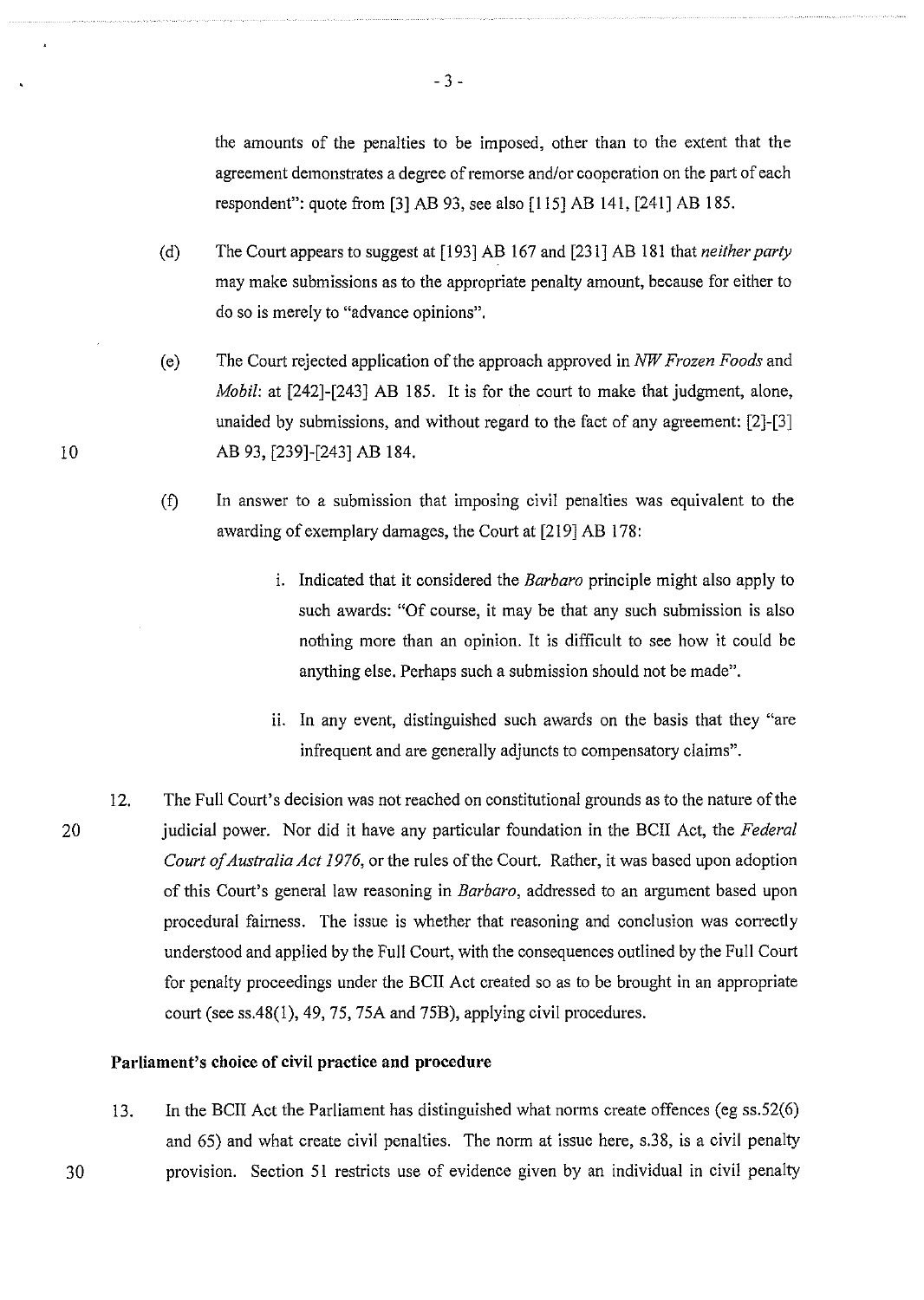proceedings against them in any subsequent criminal proceedings addressed to substantially the same conduct.

14. A key step in the Full Court's analysis was to reject arguments that the civil character of proceedings for a penalty under the BCII Act distinguished them from criminal proceedings, and in particular distinguished them from the reasoning of this Court in *Barbaro*: see eg at [11]-[14] AB 97. The Full Court said the following at [233] AB 182:

> We do not accept that criminal procedure is, in principle, necessarily different from civil procedure. Both are conducted as adversarial proceedings in the long tradition of the common law. Both are generally conducted by counsel who have, with some qualifications, the same roles in both kinds of proceedings. Both are conducted according to largely similar rules of procedure and evidence. The demise of the jury in most civil cases has led to apparent differences between civil and criminal trials, as has the tradition of oral pleading in criminal cases. This is not the occasion for a detailed examination of the history of civil and criminal proceedings in the Court of Queen's Bench and in Australian courts. For present purposes, we see no basis for treating any identified procedural differences as a basis for declining to apply the reasoning in *Barbaro.* The similarities between the sentencing process and that for imposing a pecuniary penalty are obvious and compelling.

- 15. The Court overstates the similarities, and does not take sufficient account of the differences.
- 20 16. No doubt there may be, in some respects, no bright line between criminal and civil proceedings: *CEO of Customs v Labrador Liquor Wholesale Pty Ltd* (2003) 216 CLR 161 at [114]. That does not mean that no distinction may be drawn between the two types of proceedings. The law draws such distinctions in a range of ways, including the following.
	- 17. First, a fundamental, if not necessarily unique, feature of criminal proceedings is that a determination of guilt may lead to a *conviction:* note discussion in *Labrador Liquor* at [134]-[138]; *Elliott v The Queen* (2007) 234 CLR 38 at [5]. Such a conviction reflects the denunciatory and retributive character of criminal proceedings. A conviction brings with it a range of other legal and social consequences.
	- 18. Secondly, no doubt reflecting that fact, at the federal level trials on indictment are required to proceed by jury: s.80, Constitution.
		- 19. Thirdly, a different standard of proof generally applies.

10

30

20. Fourthly, beyond this, different procedures apply: see for example *Lee v The Queen* (2014) 88 ALJR 656 at [32]-[33]; *CFMEUv Bora/ Resources (Vic) Pty Ltd* (2015) 320 ALR 448 at [42]-[45]. Different rules of evidence may apply: noteACMA *v Today FM (Sydney) Pty* 

- 4-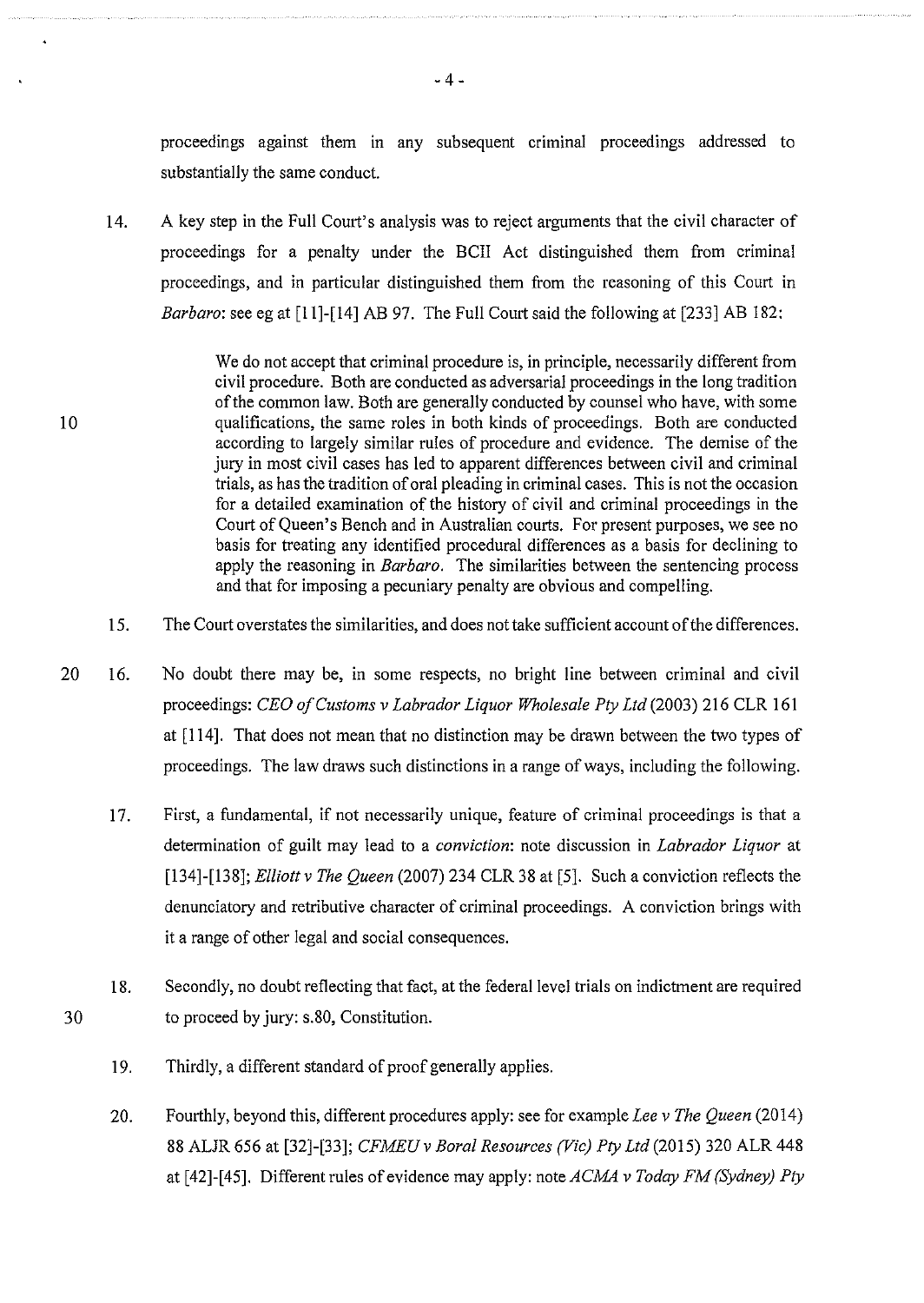Ltd (2015) 89 ALJR 382 at [49]. These procedures and rules themselves may reflect substantive principles of law. Thus in civil proceedings, in general, both sides will be required to exchange some formal articulation of their case, and the evidence (or at least an outline of the evidence) on which they tend to rely. No such requirements are applied, in general, to defendants in criminal proceedings.

- 21. Fifthly, the maintenance of a prosecution against a defendant is in substance an exercise of public power by the state: note *CFMEU v Bora!* at [42], [44] and [68]. Typically the prosecuting authorities have the benefit of evidence gathered by compulsory processes of search and seizure: ibid at [44].
- 10 22. It is true, of course, that private prosecutions may be brought. But even those prosecutions can be seen as in substance an exercise of public power, insofar as they may be taken over, and potentially ended, by the state. The Attorney General of the Commonwealth may, pursuant to s.71 of the *Judiciary Act,* "decline to proceed further in the prosecution of an indictable offence against the laws of the Commonwealth". Section 71 is a statutory expression of the prerogative power of the Attorney General to decline to proceed further in an indictable prosecution: see *Clyne v Evans* (1984) 2 FCR 515 at 519-524; see also eg *Barton v The Queen* (1980) 147 CLR 75 at 89-94. Similarly, by s.9(5) of the *Director of Public Prosecutions Act 1983* (Cth) the Director is empowered to take over a private prosecution in respect of both indictable and summary offences. There are analogue provisions in State and Territory legislation: *Director of Public Prosecutions Act 1980*  (ACT) s.81; *Director of Public Prosecutions Act 1986* (NSW) s.91; *Director of Public Prosecutions Act 1984* (Qld) s.lO(l); *Director of Public Prosecutions Act 1973* (Tas) s.l2(1 ); *Public Prosecutions Act 1994* (Vic) s22(1 )(b); *Director of Public Prosecutions Act 1991* (WA) s.ll(l).
	- 23. This characteristic of prosecutions that they are an action of, or subject to the control of, the state  $-$  is a stark distinguishing feature from proceedings for relief, including for civil penalties, under the BCII Act. Neither the Commonwealth DPP nor the Attorney-General has any particular standing to bring proceedings under the Act. Nor do they have power to take over -and continue or end - such proceedings. They are proceedings which exist independently of the will of the government of the day.
	- 24. Sixthly, particular, demanding standards of conduct apply to prosecutors with respect to their conduct of criminal proceedings, for example in relation to the disclosure and calling

20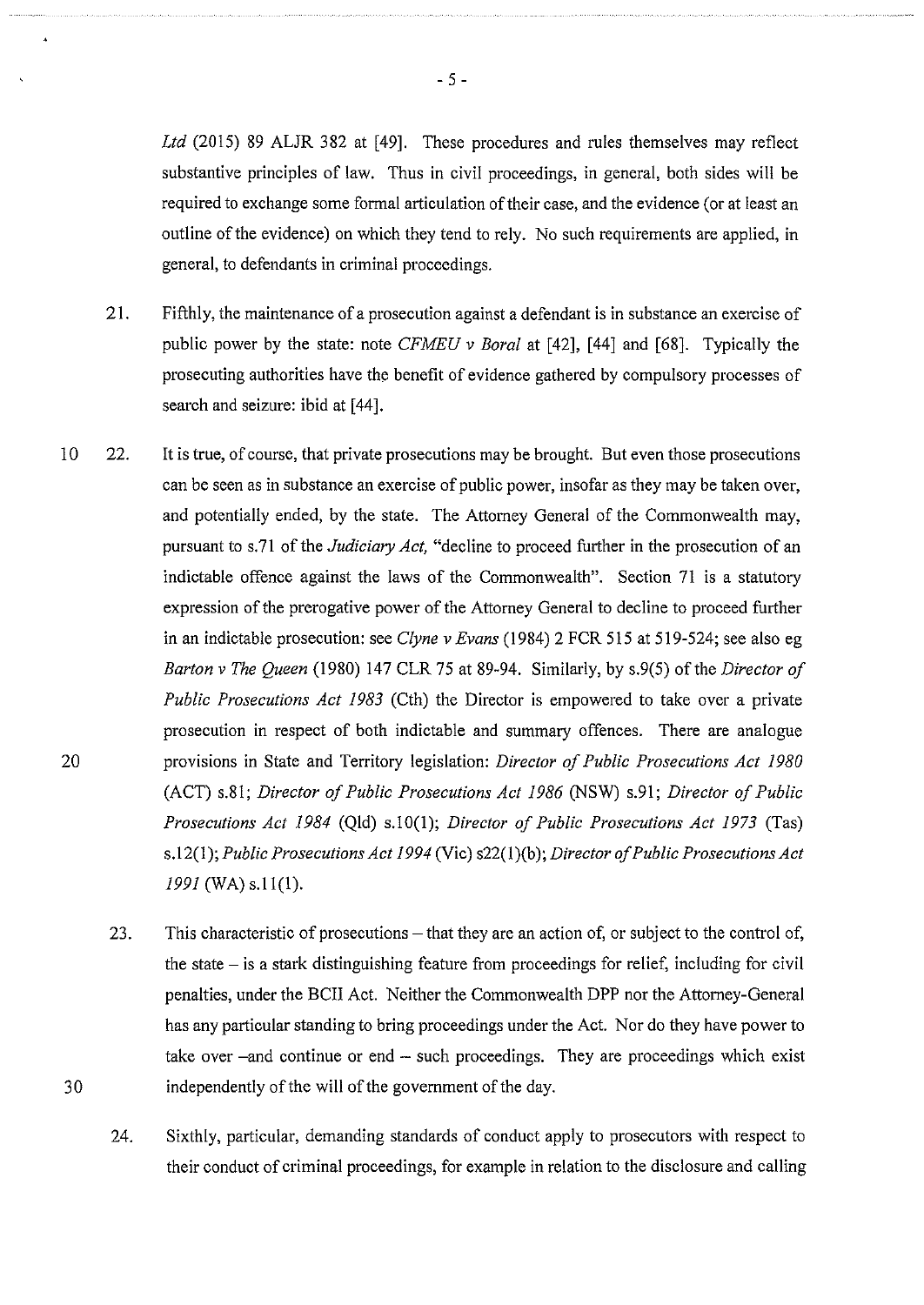of evidence and the manner in which submissions are made. This demanding of such standards reflects the fact that "[o]ur system of criminal justice reflects a balance struck between the power of the State to prosecute and the position of an individual who stands accused": *Lee v The Queen* (2014) 88 ALJR 656 at [32], see also at [74], and *CFMEU v Boral* at [62]. Whatever standards are required of regulators seeking civil penalties, they are not identical to those of a prosecutor: note *ASIC v Hellicar* (2012) 247 CLR 345 at [230]-[231]; cf [147]-[155]. The Full Court did not suggest otherwise: see at [76] AB 125. It is not the role of a prosecutor to seek some particular outcome in criminal sentencing, as the Full Court seemed to accept at [128] AB 144.

- 10 25. Proceedings for a pecuniary penalty under the BCII Act are quite different from criminal proceedings:
	- (a) Section 49 of the BCII Act, provides, inter alia, that an applicant can apply to an appropriate court for "an order imposing a pecuniary penalty on the defendant". In this matter the applicant at first instance (the Director) is a regulator. It need not have been. Any person "affected by the contravention" could have brought such a claim: s.49, BCII Act.
	- (b) The applicant may seek an order that the pecuniary penalty be payable to someone other than the Commonwealth, such as themselves: s.49(5).
	- (c) The applicant may choose to seek compensatory, injunctive or other relief rather than pecuniary penalties:  $s.49(1)$  and  $(3)$ .
	- (d) The claim, whether brought by a regulator or not, is not liable to being taken over by the Attorney General or the DPP.
	- (e) No conviction is recorded in conjunction with a penalty being imposed.
	- (f) There is no committal process, nor indictment. The civil standard of proof applies. The laws and rules applicable to civil proceedings are applied, including in a case brought in the Federal Court (as here), the *Federal Court Rules 2011.* Those Rules include, relevantly, Rules 8.01 and 8.03, which impose an obligation on an applicant to state the relief claimed in the originating application.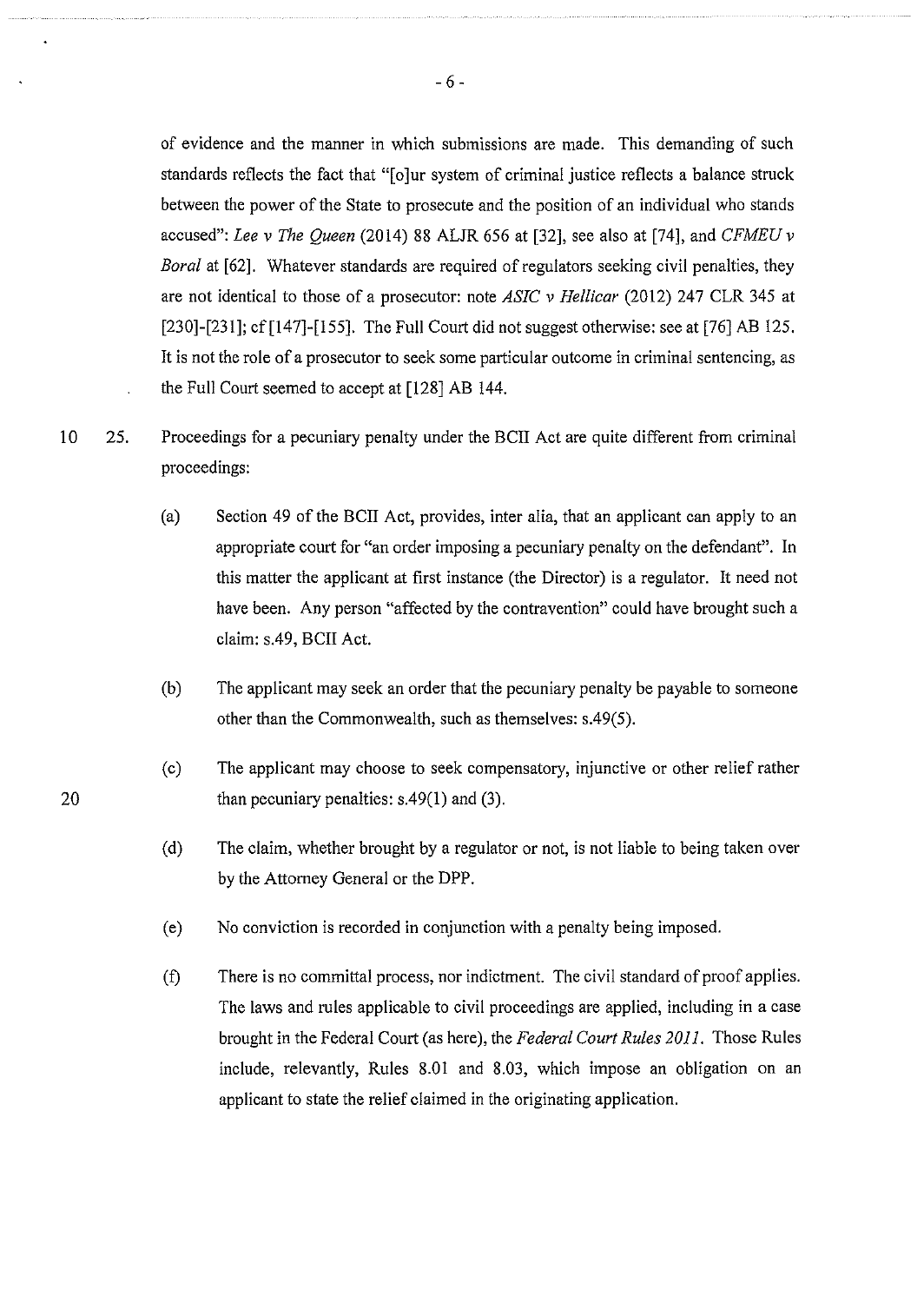- (g) As the Full Court appeared to accept at [128]-[130] AB 144 and [141] AB 148, the regulator is not constrained in the way a prosecutor is in seeking a particular outcome.
- 26. The Commonwealth has made submissions at AS [57]-[59] and [63]-[66] as to why the decision in *Barbaro* was not correctly understood by the Full Court, and is directed to issues particular to the criminal process. The Two Unions add the following points.
- 27. The Full Court accepted at [206] AB 173 a submission by the Contradictor that the imposition of a pecuniary penalty is "primarily to sanction contravention of a statutory norm, and to deter others from similar misconduct", and that such imposition "involves an exercise of the coercive power of the State to punish or sanction wrongdoing". It accepted that "[t]he exercise of that power by the Court should be unfettered and entirely independent". Any exercise of judicial power may involve a coercive exercise of the state, insofar as the courts are a branch of the state. That the particular exercise of power may involve elements of sanctioning wrongdoing and deterrence, is similar to, say, the award of exemplary damages (see further below). And whether at federal or State level, courts exercising judicial power are, and are required to be, independent. But receiving submissions as to the appropriate judgment does not compromise this independence. Indeed, it is commonplace and required by natural justice (see below). These points raised by the Full Court do not require that parties be excluded from making submissions as to appropriate penalties.
- 28. The point that seems to have most influenced the Full Court's conclusions was that it considered the setting of an appropriate civil penalty involved much the same instinctive synthesis as is involved in criminal sentencing: [3] AB 93, [192] AB 167, [214] AB 176, [239] AB 184. No doubt in deciding upon appropriate civil penalties there is no one right answer (see Full Court at [193] AB 167), just as the same is true for imposing criminal sentences. But that is a defining characteristic of discretions and subjective evaluations; it is not a distinguishing feature from any number of other judicial discretions. Whether or not an "instinctive synthesis" approach is applicable to ascertaining an appropriate penalty, there is no doubt that the decision is to be made by taking account of a range of relevant considerations and legal principle, guiding the judge in settling upon an appropriate figure. Again, that is a feature common to the exercise of judicial discretions and evaluations.

10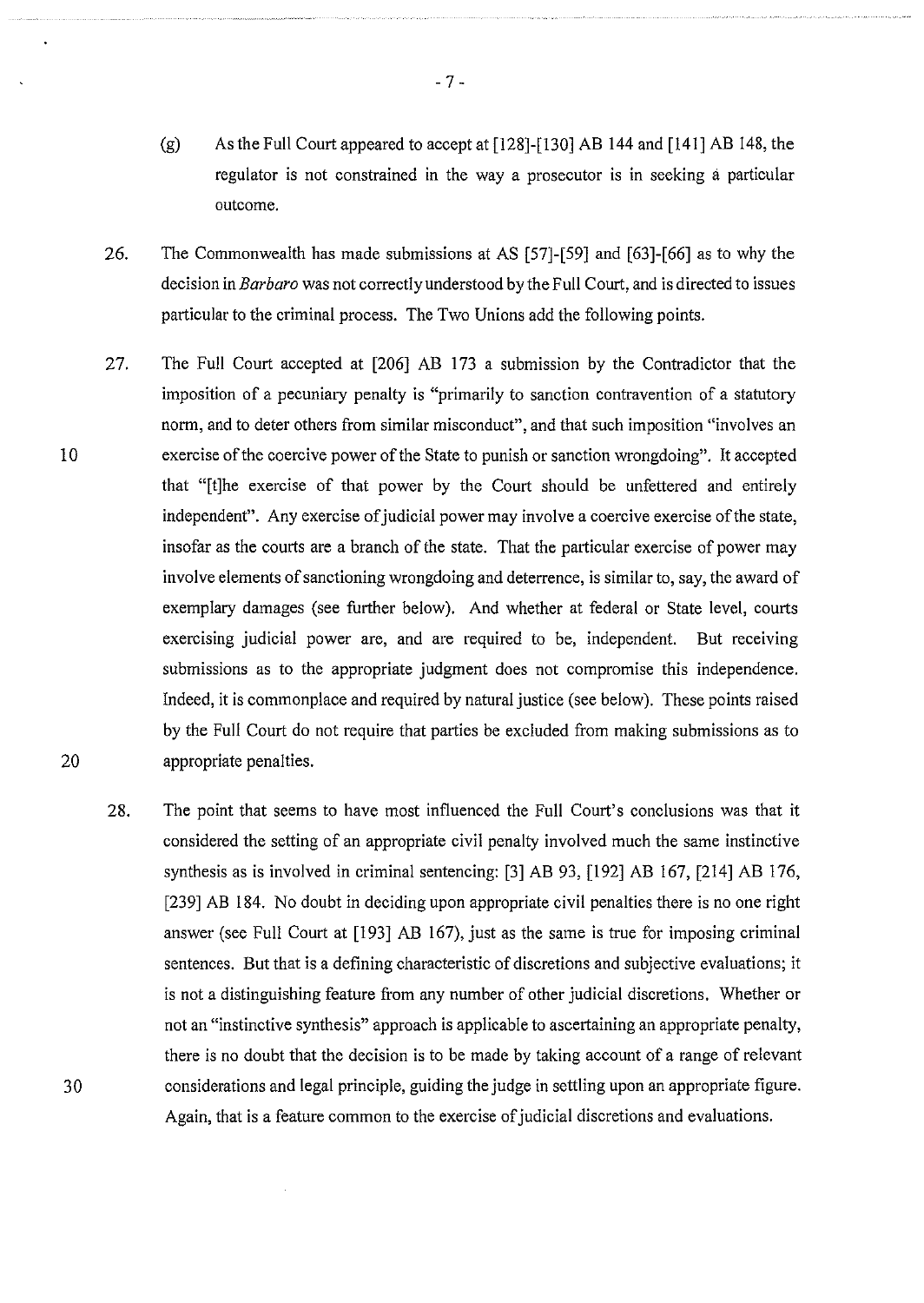29. The Full Court sought to answer such an argument at [221] AB 179 by stating that whilst many other discretions involve the weighing up of numerous factors:

> very few, if any involve the extent of the discretion involved in sentencing and, perhaps to a lesser degree, in fixing a pecuniary penalty. Most other discretionary decisions depend upon evidence as to the question of actual loss, or evidence as to likely future conduct which may cause harm to others. The factual considerations are limited, both in nature and scope. In fixing a penalty, the Court is concerned with a much wider range of considerations.

- 30. That points to a difference, at most, of degree. The Court accepts that the degree of difference is lesser than involved in criminal sentencing. Such a difference in degree is not a sound foundation for imposing such a significant limitation on civil procedure as to prevent submissions on the issue. Further, if anything the complexity of the task only reinforces the importance of according a hearing to the parties with respect to how the court should approach the assessment, and with what suggested result.
	- 31. At [153] AB 153, [218] AB 178 and [228] AB 181 the Full Court accepted a distinction mooted by the Contradictor "between pecuniary penalties and compensatory, remedial and protective remedies". The basis for that distinction is not apparent. It may be in the point made at [221] AB 179, just quoted and addressed. Insofar as the distinction is based upon arguments as to penal consequences, it is insecure: *CEO of Customs v Labrador Liquor Wholesale Pty Ltd* (2003) 216 CLR 161 at [139]; *Rich v ASIC* (2004) 220 CLR 129 at [32]- [35].
	- 32. The Full Court accepted at [231] AB 181 that the parties could agree facts in a pecuniary penalty proceedings. Such agreements may constrain the parties from seeking to adduce inconsistent evidence, subject to the leave of the court: s.l91, *Evidence Act 1995* (Cth). Presumably the parties could agree all the relevant facts. Yet in choosing what evidence to present (and not present) to the court  $-$  and whether by agreement or not  $-$  the parties are necessarily affecting the exercise of the assessment in setting the penalty. That effect is necessarily significant; it may well be more significant than the content of any submissions. It is inherent in an adversarial system. It does not undermine the judicial role in setting a penalty. Nor does the making of submissions.
	- 33. The Full Court at [193] AB 167 appeared concerned that if parties were able to suggest a specific figure for the penalties, then, if they offered different figures, the court would find itself faced with a range. That is no different to what is commonplace in civil claims for money.

- 8-

20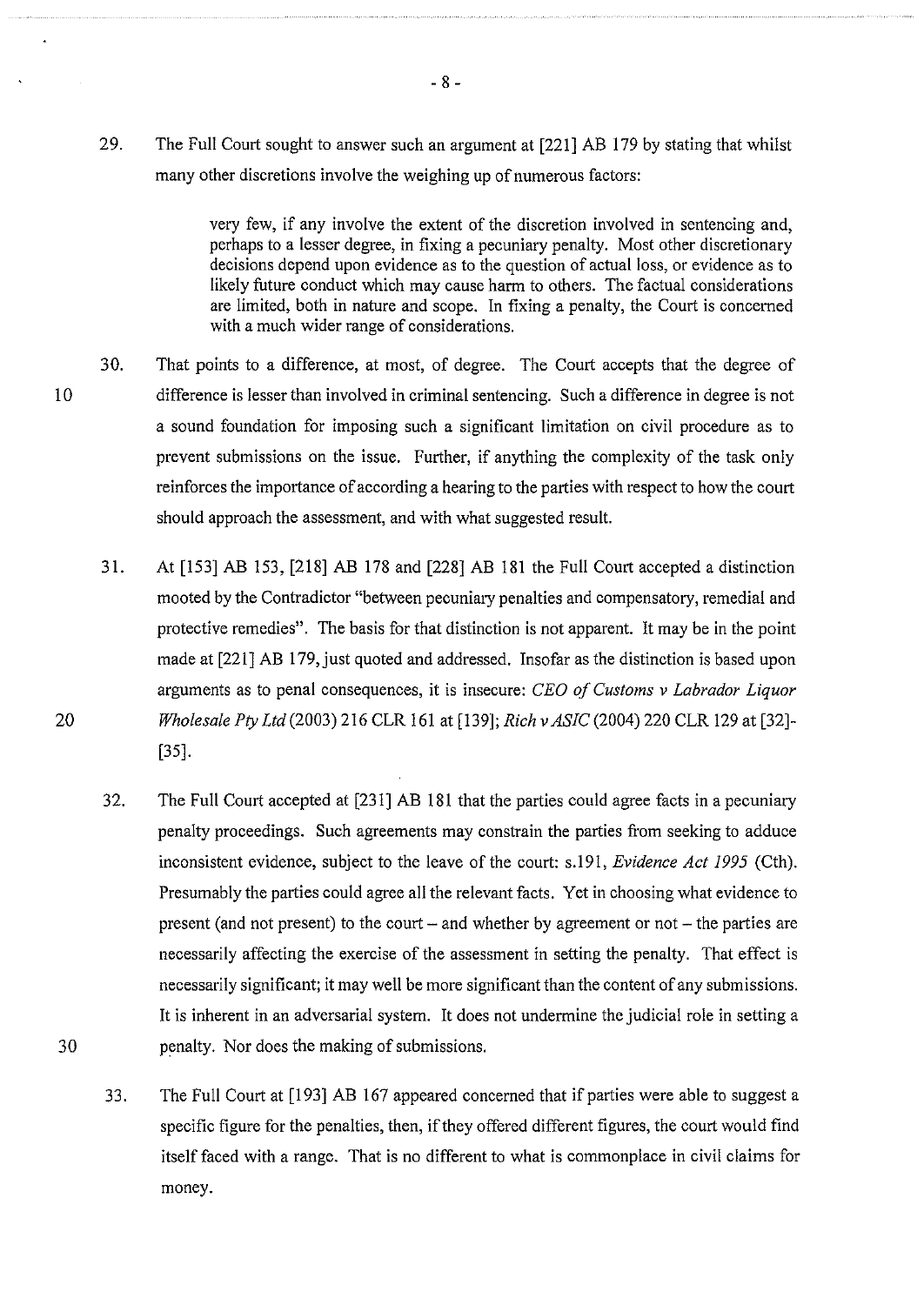- 34. The Full Court also appeared to consider it relevant to applying the *Barbaro* principle that pecuniary penalty proceedings involved an element of punishment: at [64]-[75] AB 121, [204]-[206] AB 171, [212] AB 175, [216]-[218] AB 177. Yet, as the Commonwealth pointed out below, exemplary damages are imposed in significant part to punish a defendant: *Lamb* v *Cotogno* (1987) 164 CLR I at 8-10; *Gray v Motor Accident Commission*  (1998) 196 CLR I at [8]-[19]. The Full Court responded to the argument by suggesting that the *Barbaro* principle could apply even to submissions relating to the extent of exemplary damages that should be awarded, but in any event finding the analogy not useful: at [219] AB 178.
- 10 35. In the Two Unions' submission, the suggestion that the principle might apply even with respect to exemplary damages illustrates the error of the Full Court's analysis. There are a range of curial orders which may contain some punitive element (eg victim compensation orders; aggravated damages; triple damages; banning orders). Yet it could not be the case that parties are not entitled to be heard in relation to whether such orders should be made and, if so, to what extent.
	- 36. Aggravated damages must be sought at trial; they cannot simply be sought on appeal: see *Lamb v Cotogno* at 8.6 and 13.7; *Gray v Motor Accident Commission* at [7] and [102]. No doubt the same is true for exemplary damages, as a matter of basic fairness and principle. Thus it is within the remit of a claimant to seek this type of relief. Ordinarily the claimant would identify to the court what amount they sought. There could be no good reason why they should not be able to do so. Indeed, procedural fairness would require that a defendant be given notice of the size of the claim, and the matters said to be relevant to justifying a claim of that size. For example, if it was to be suggested that account should be taken of the defendant's wealth as a matter going to the quantum of damages (see eg *XL Petroleum (NSW) Pty Ltd v Caltex Oil (Australia) Pty Ltd* (1985) 155 CLR 448 at 472), then that would have to be articulated in advance such that the defendant could address the point by way of evidence and submissions. The same would apply if a claimant suggested that account should be taken of profits made by the defendant as a result of the tortious conduct.
- 30 37. The reason why a claimant would suggest that account should be taken of wealth or profits in this way would be to increase the amount of damages ordered. In substance, plainly, such submissions go to the size of the award of damages sought. It is difficult to identify any rational reason why, in that context, it is impermissible for the claimant to put a figure on its claim, or to make submissions in support of the remedy sought. That would seem to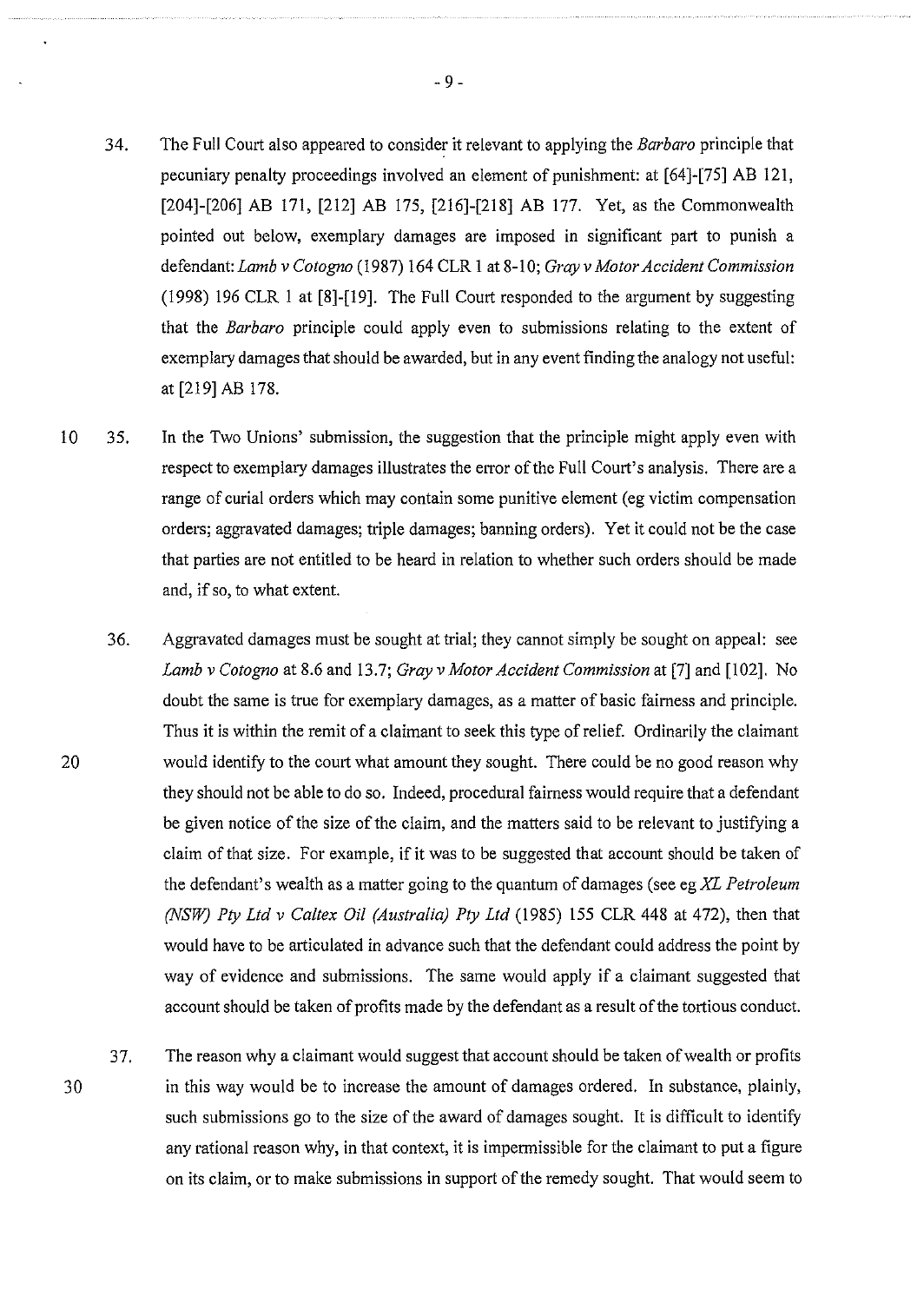elevate form over substance. Conversely, procedural fairness requires that a defendant be put on notice of whether exemplary damages are claimed and the justifications for that claim, and be given a chance to respond by way of evidence and submissions.

38. The same principles apply with respect to pecuniary penalties. This leads to a broader issue relating to natural justice.

#### **Judicial discretions/evaluations and natural justice**

- 39. The relief claimed by the Director in the originating application (see AB 2-4) in this matter consisted (only) of:
	- (a) declarations that each of the Two Unions breached s.38 of the BCII Act;
- 10 (b) civil penalties imposed on each of them under s.49 of the Act in specified amounts.
	- 40. The seeking of that relief represented the Director's choice. It is neither novel nor surprising that in the context of such a statutory scheme the claimant should be able to specify whether he/she/it seeks a penalty (amongst other possible relief), in what amount, and payable to whom. If such can be specified, then it must be capable of being the subject of submissions by the party seeking the orders and by the party potentially subject to them. There is also nothing novel about respondents consenting to the making of specified orders against them.
	- 41. Courts are routinely called upon to make discretionary or evaluative judgments, for example in relation to:
		- (a) the grant of equitable relief;
			- (b) the grant of administrative law relief;
			- (c) the awarding of compensation pursuant to provisions such as s.87 of the *Competition and Consumer Act 2011;*
			- (d) the awarding of aggravated or exemplary damages;
			- (e) whether or not to award costs and, if so, whether in part or in full, and on a partyparty or indemnity basis;
			- (f) procedural decisions, such as applications for amendments or adjournments.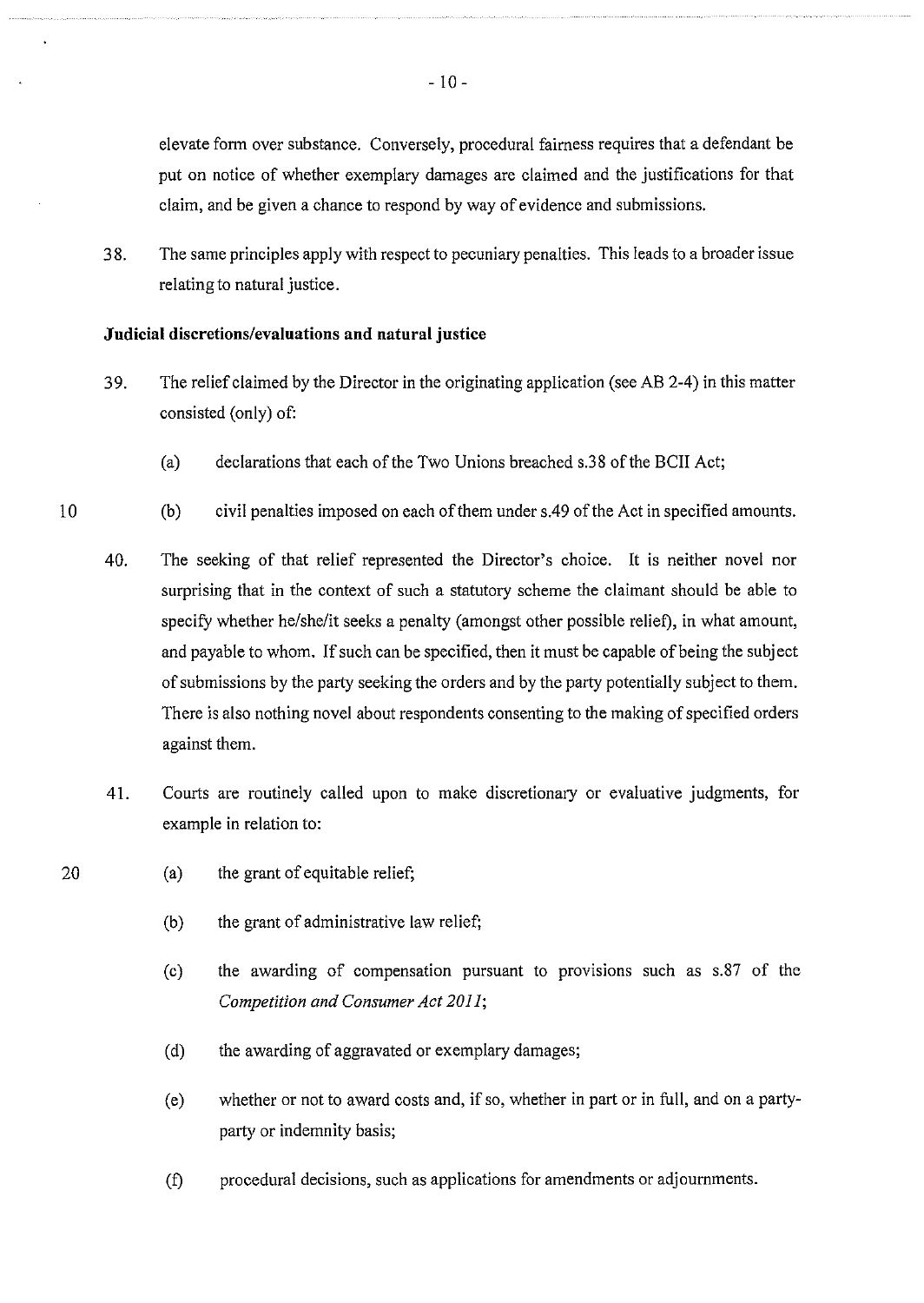- 42. Parties are entitled lead evidence relevant to such decisions. They are also entitled to make submissions, having regard to the facts and the law, going to the exercise of discretion or evaluation. To deny them the opportunity to lead such evidence and make such submissions would be to deny them natural justice. Needless to say, there is nothing in the BCII Act which contains any suggestion  $-$  let alone to the requisite degree of clarity  $$ reducing the scope of the principles of natural justice and procedural fairness to be applied by comts in matters arising under the BCII Act (even assuming such could validly be done - a topic it is not necessary to address).
- 43. The hearing rule requires the following (see *Commissioner for ACT Revenue v Alphaone Pty Ltd* (1994) 49 FCR 576 at 591-592, quoted eg in *SZBEL v Minister for Immigration and Multicultural and Indigenous Affairs* (2006) 228 CLR 152 at [29]):

Where the exercise of a statutory power attracts the requirement for procedural fairness, a person likely to be affected by the decision is entitled to put information and submissions to the decision-maker *in support of an outcome that supports his or her interests.* That entitlement extends to the right to rebut or qualify by further information, and comment by way of submission, upon adverse material from other sources which is put before the decision-maker. [emphasis added]

- 44. These statements were made with respect to administrative decision-makers. The principles of natural justice are no less demanding with respect to courts: cf *Cameron v. Cole* (1944) 68 CLR 571; *Commissioner of Police v Tanos* (1958) 98 CLR 383; *Taylor v Taylor* (1979) 143 CLR 1; *International Finance Trust Company Limited v NSW Crime Commission* (2009) 240 CLR 319 at [54].
	- 45. Such principles require that both the party seeking particular relief, and the party potentially subject to it, are entitled to be heard with respect to that relief. And that must extend to the quantum of the relief. The size of any pecuniary penalty may, self-evidently, affect adversely the interests of a respondent who is subject to that order. Such a respondent has a strong and legitimate interest in being heard on the question of whether such relief should be ordered at all in the court's discretion and, if awarded, in what amount. An applicant who is seeking payment of the penalty to themselves has a converse legitimate interest in being heard as to these questions.
- 46. The fact that the amount ordered may go not to the applicant but to the Commonwealth does not alter the fact that if an applicant has sufficient interest to commence and pursue the proceedings, then they necessarily have an interest in the result, whatever their motivations for seeking the penalty. That a prosecutor in a criminal matter has no role in

10

20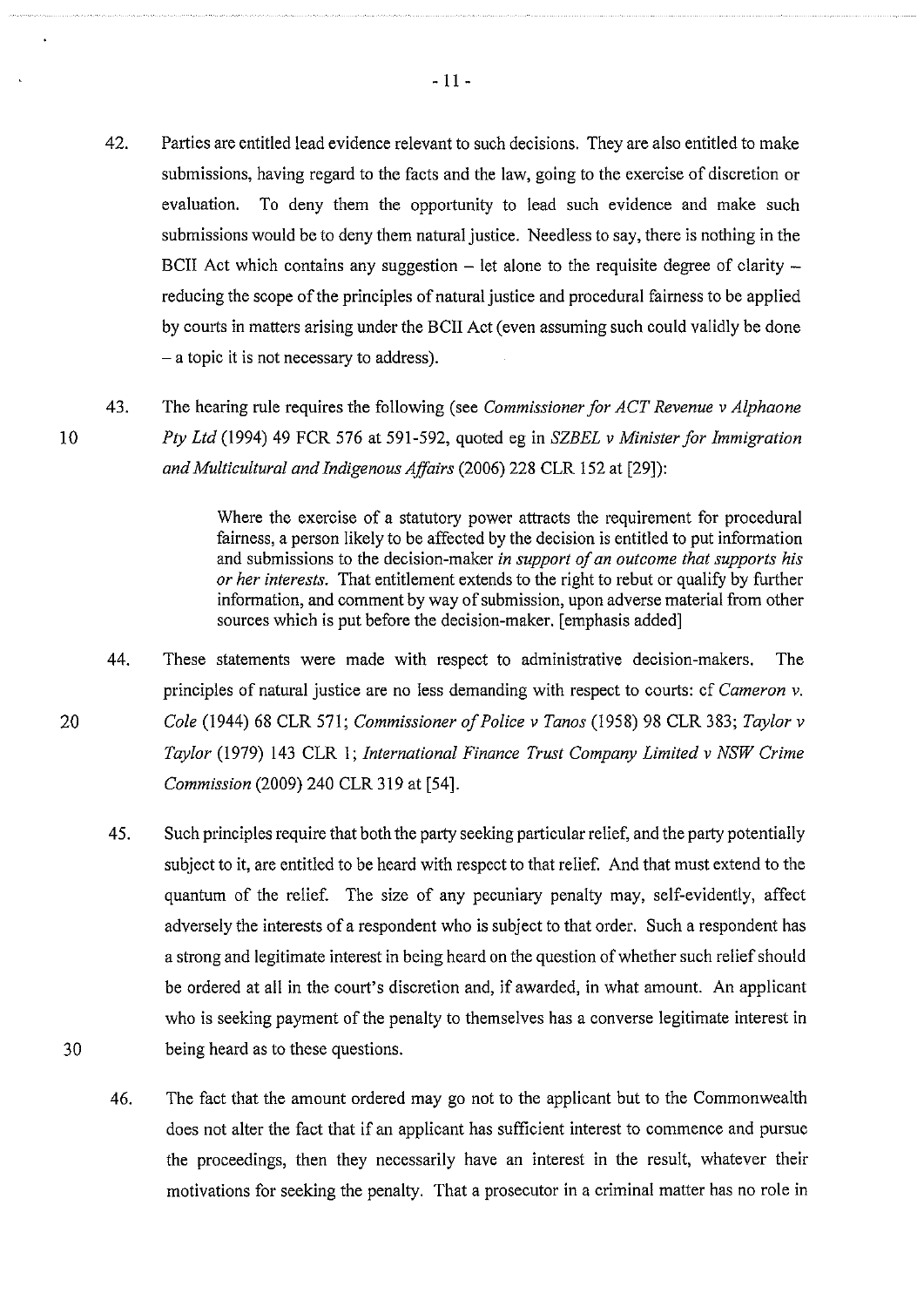actively seeking some particular result is not a restriction which applies in civil penalty proceedings, as the Full Court appeared to acknowledge at [128]-[130] AB 144: "[w]e accept that a regulator may have, and pursue a particular view as to the appropriate outcome of the proceedings" ([130] AB 145). If that is so, why can the regulator not make submissions in support of what it seeks?

- 47. The Full Court repeatedly stated that any such submissions were merely matters of opinion: eg [47] AB 115, [139] AB 147, [158] AB 154, [180] AB 162. It said at [241] AB 185 that any agreement as to appropriate outcome "is no more than an expression of a shared opinion, and therefore inadmissible". That is a mischaracterisation. Submissions as to these matters may not be facts. But they are *submissions,* that is, they represent an articulated argument as to why, in light of the relevant facts and law, the coutt's discretion should or should not be exercised in a particular way to produce a particular outcome. There is nothing exceptional about that.
- 48. To receive and take account of submissions put by a regulator as to what penalty should be awarded does nothing to "prevent the Court from performing its duty", nor to "adversely affect public perceptions of the judicial process": cf judgment [171] AB 159. It simply constitutes a routine instance of the court according a hearing to parties entitled to seek particular outcomes, where the ultimate resolution of the claim lies in the power and discretion of the court.
- 20 49. The Court suggested (by implication) at [183] AB 164 that joint submissions as to penalty "may tend to limit the discretion conferred upon the judge as explained in *Barbaro".* Such submissions no more limit the court than they would if made by the respondent alone, nor any more than do submissions as to such matters as to the appropriate extent of exemplary damages or the appropriate term of an injunction.

#### **The approach approved of in** *NW Frozen Foods* **and** *Mobil Oil*

10

30

50. The Full Court accepted that the practice approved of in *NW Frozen Foods* and in *Mobil Oil* was long established, but considered that the decision in *Barbaro* required departure from it: at [243] AB 186. For the reasons articulated above, it erred in concluding that the *Barbaro* principle applied with respect to pecuniary penalties under the BCII Act. In consequence it erred in considering that departure from the well-established practice was required.

- 12-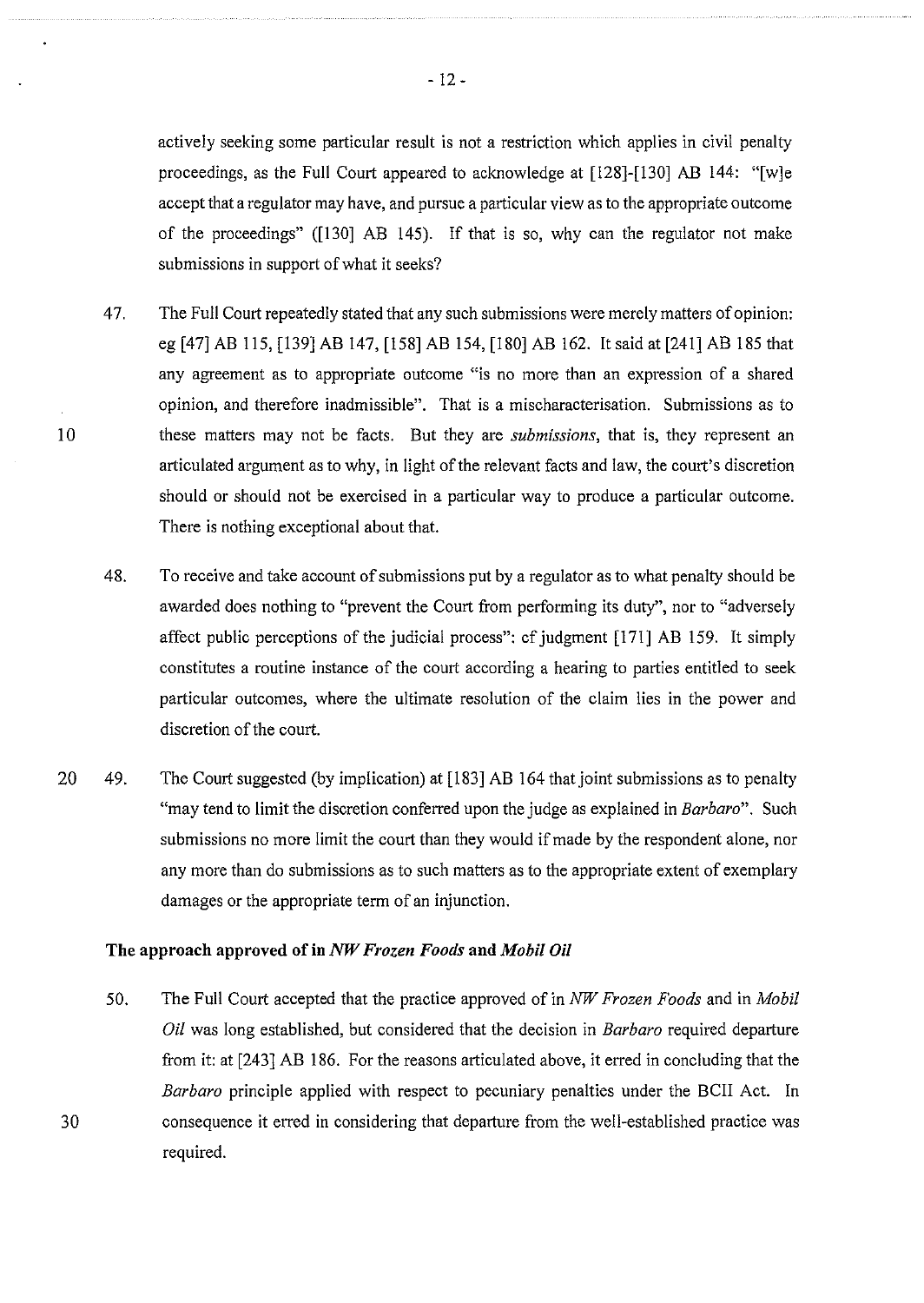51. The practice considered in *NW Frozen Foods* and in *Mobil Oil* is not novel. It represents a court giving effect to orders sought by consent. It is incumbent on any court asked to make consent orders to check that it has jurisdiction and power to make such orders, and that the making of such orders would be an appropriate exercise of the power. If those requirements are met, then if the consent orders serve to resolve the controversy without requiring substantial expenditure of resources of the parties and the court, there is nothing objectionable about that; on the contrary: note *NW Frozen Foods* at 298-299.

#### **The significance of the specific relief sought in this case**

- 10 52. The Court in *Barbaro* had to decide whether the defendants had been denied procedural fairness by reason of the trial judge declining to receive submissions from the prosecutor as to the appropriate sentence range, which would delimit the bounds of appellable error. The delimitation of the bounds of appellable error in a predictive sense was held by the Court to be impermissible opinion. That type of submission was not before the Court in this matter. The parties jointly sought figures set out in the Director's originating application.
	- 53. In civil proceedings the Court deals with, and determines, the dispute brought before it: note s.l9, *Federal Court of Australia Act 1976,* and s.48 of the BCII Act. The Federal Court is empowered by s.22 of its Act to grant all remedies to which the parties appear to be entitled in respect of a legal or equitable claim properly brought forward so that the "matters in controversy between the parties" are finally determined. The issues in the proceeding  $-$  the matter in controversy; the subject matter for determination  $-$  are those chosen and identified by the parties. Parties "have choices as to what claims are to be made and how they are to be framed": *AON Risk Services (Aust) Ltd v ANU* (2009) 239 CLR 175 at [112], see also [71].
	- 54. The matters in controversy in these proceedings are crystallised in the relief sought by the Director. Section 49 of the BCII Act empowered him (as an "eligible person") to apply for orders imposing pecuniary penalties on the respondents to the proceedings. He did so and sought penalties in specific sums. As applicant in the proceedings, he was able to choose the form and content of the relief. He was not obliged to choose the content (the penalty amounts) but, in accordance with the usual provisions as to civil proceedings, was able to do so. Having done so, the real issues revealed on the pleadings are confined, relevantly, to penalties in those specified sums.

20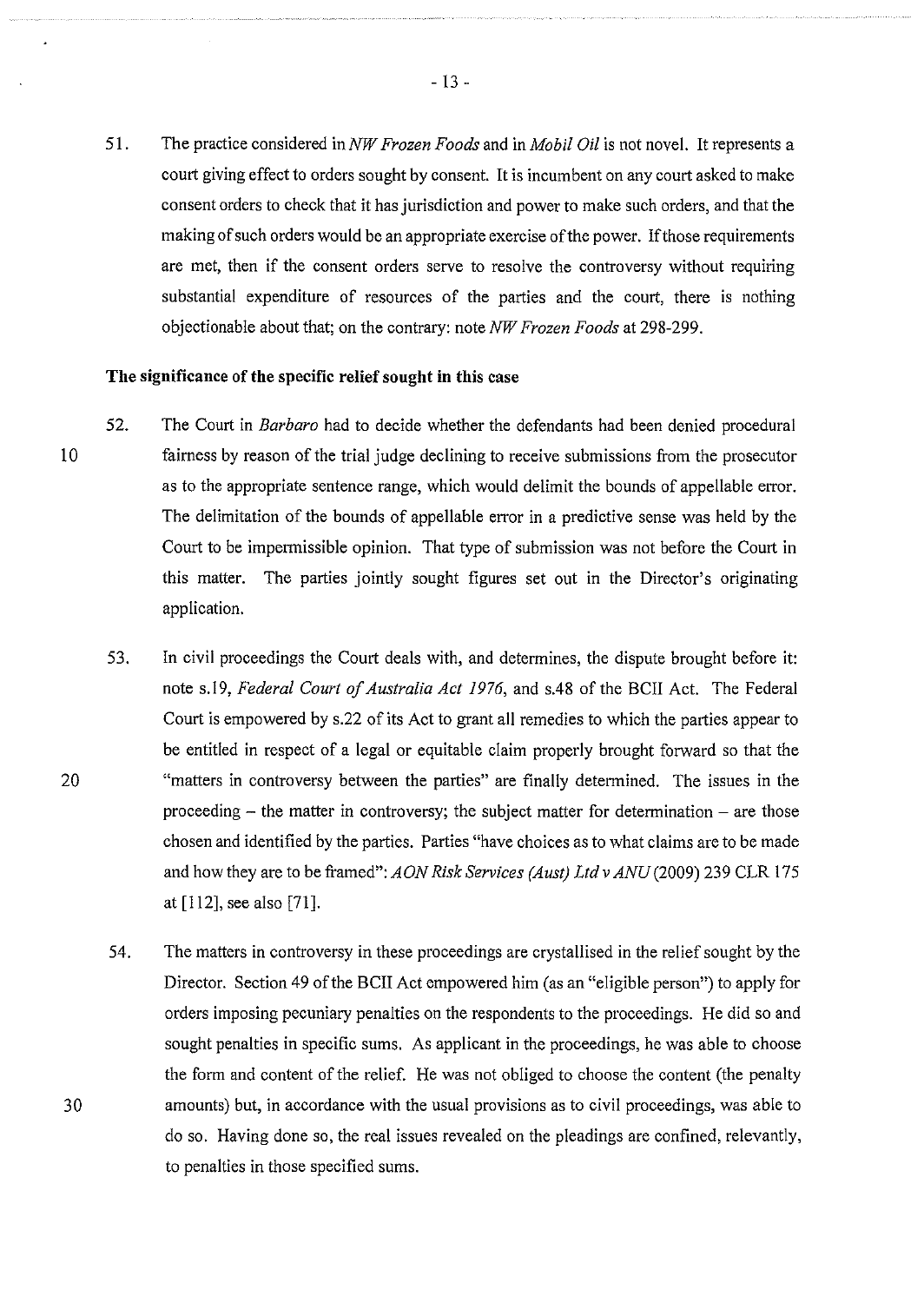- 55. Courts have power to amend applications before them on their own motion only in circumstances where it is necessary to determine the real question in controversy: *AON v ANU* at [14]-[17] per French CJ, see also Gummow, Hayne, Crennan, Keifel and Bell JJ at [116]. There is no suggestion in this matter that the Federal Court needed to amend the application before it in order to avoid a multiplicity of actions or proceedings. To the contrary, the Full Court accepted that if it determined that the relief was "inappropriate" then that *"may* lead to the regulator to seek different orders from those initially claimed" (at [170] AB 158, emphasis added). The conclusions of the Federal Court that submissions as to quantum of penalty should not be received has the effect that the parties in this proceeding have been precluded from making submissions on the matter in controversy before the Court.
- 56. The Full Court said at [53] AB 118, in the  $5<sup>th</sup>$  dot point, that a court "does not generally accept that the parties may, by their agreement, limit the exercise of its discretion". The point is overstated. No doubt if a discretion is available to a court, then it is available regardless of the parties' agreement as to some particular outcome. But whether and to what extent it is available may depend upon the parties' actions and choices, including as to the formulation of the matter. A court does not have discretion to award what relief it thinks fit, regardless of whether or not sought. And if the relief sought is bounded, then that sets the bounds on what the court may award.

#### 20 57. The Full Court stated at [170] AB 158 that:

If [a regulator] were to choose to limit the amount of the penalty sought, it may be arguable that the rules of procedural fairness would limit the order which the Court could make, in which case the penalty imposed might not be that fixed by the Court as the appropriate penalty. We understand it to be accepted that the regulator cannot limit the amount to be awarded by the Court. Hence it would probably be inappropriate for the regulator to seek, in its application, to limit the amount of the penalty sought.

58. The Full Court was correct to recognise that procedural fairness is a relevant limit in such a situation, but it is not the only limit. If the applicant had not sought a pecuniary penalty, then it would not be open to the court to award a pecuniary penalty. The Full Court appears to accept this at [189]-[190] AB 166. It would not be directed to resolving the controversy between the parties. There is no difference in principle if a pecuniary penalty of a certain amount is sought. If the originating application limits the relief sought in that way then, unless and until that claim is amended - and in the absence of a claim for such further or other order as the court thinks fit, which claim might perhaps encompass a greater penalty

30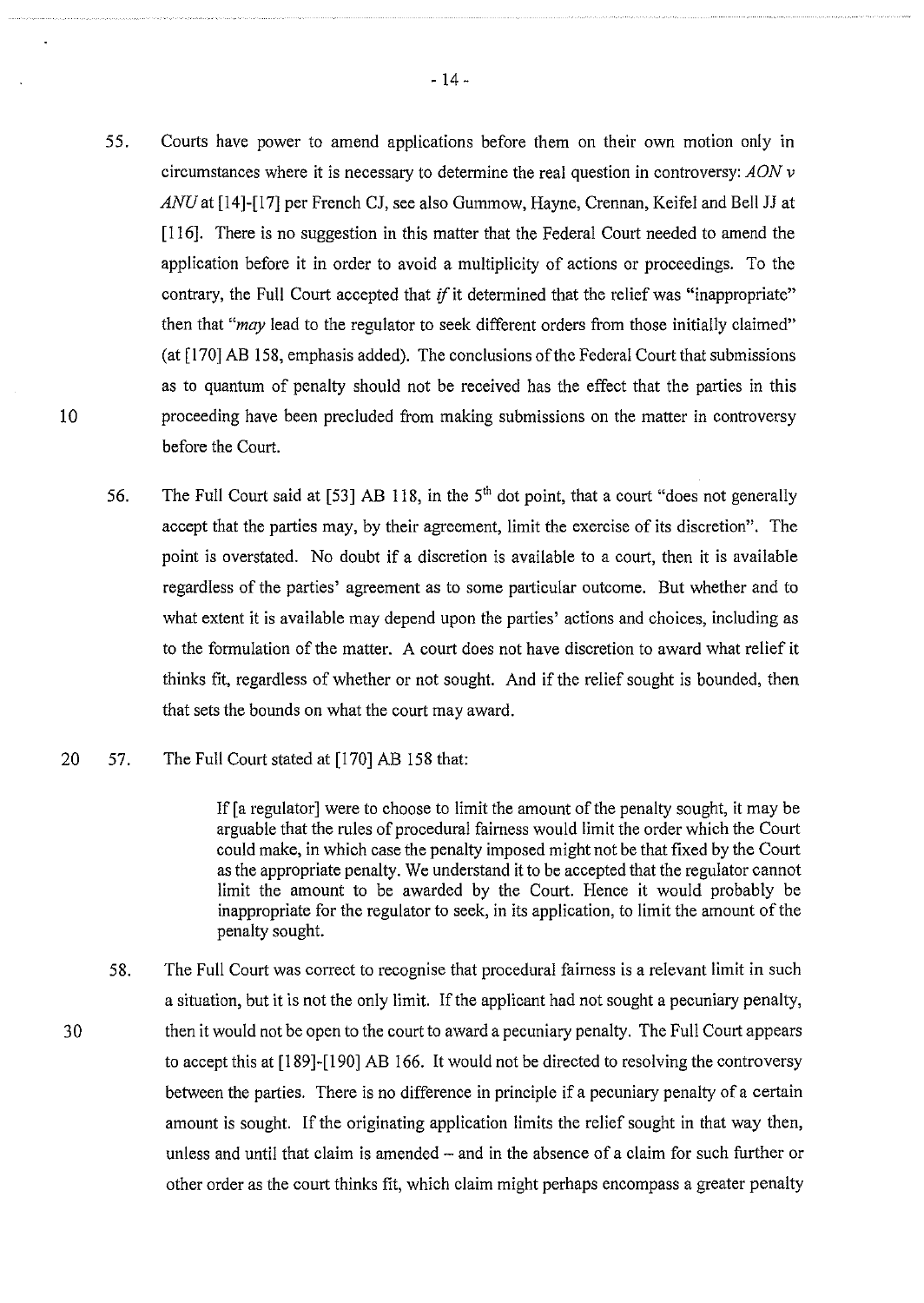claim - then that claim represents the bounds of the controversy before the court for determination. It would be open to the court to award a lesser amount, but that is because a claim for the greater includes the lesser.

#### Conclusion

- 59. Having regard to the text of the BCII Act, within its statutory and general law context, the principles identified in *Barbaro* do not apply to a claim for pecuniary penalties under the BCII Act so as to:
	- (a) prevent a respondent to such proceedings from leading evidence or making submissions with respect to the appropriate size of the penalty;
	- (b) prevent an applicant from doing the same;
		- (c) prevent the parties from agreeing facts;
		- (d) prevent a respondent from agreeing with submissions made by an applicant, or viceversa, including with respect to appropriate penalties;
		- (e) prevent the parties from making joint submissions, including with respect to appropriate penalties;
		- (f) prevent the Court from having regard to all such evidence and submissions;
		- (g) require departure from the practice described in the decisions of the Full Court of the Federal Court in *NW Frozen Foods* and *Mobil.*

#### PART VII: ARGUMENT ON NOTICE OF CONTENTION

20 60. The Two Unions have not filed a notice of contention. They are Appellants in matter No. B23 of 2015, an appeal from the same judgment. Separate submissions will be filed in that matter.

#### PART VIII ORAL ARGUMENT

61. The Two Unions estimate they will take about 1 hour in oral argument.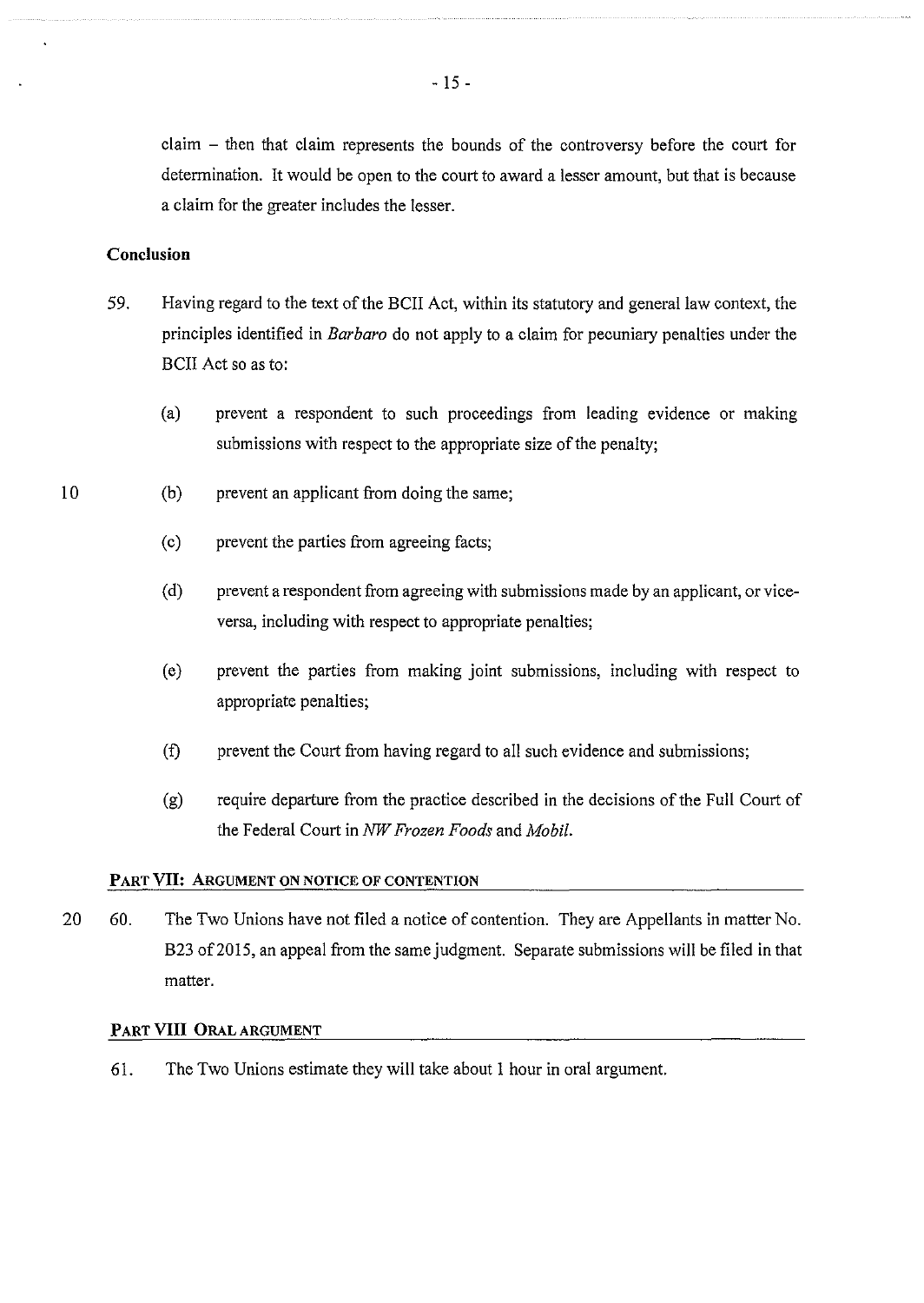10 August 2015

 $\bigcup_{i=1}^n\frac{\sum_{i=1}^n a_i}{\sum_{i=1}^n a_i}$ 

JKKirk T: 02 9223 9477 F: 02 8028 6060 kirk@elevenwentworth.com

ler  $\mathcal{L}(\mathcal{E})$ 

Eugene White T: 03 9640 3256 F: 03 9640 3105 ewhite@me1bchambers.com.au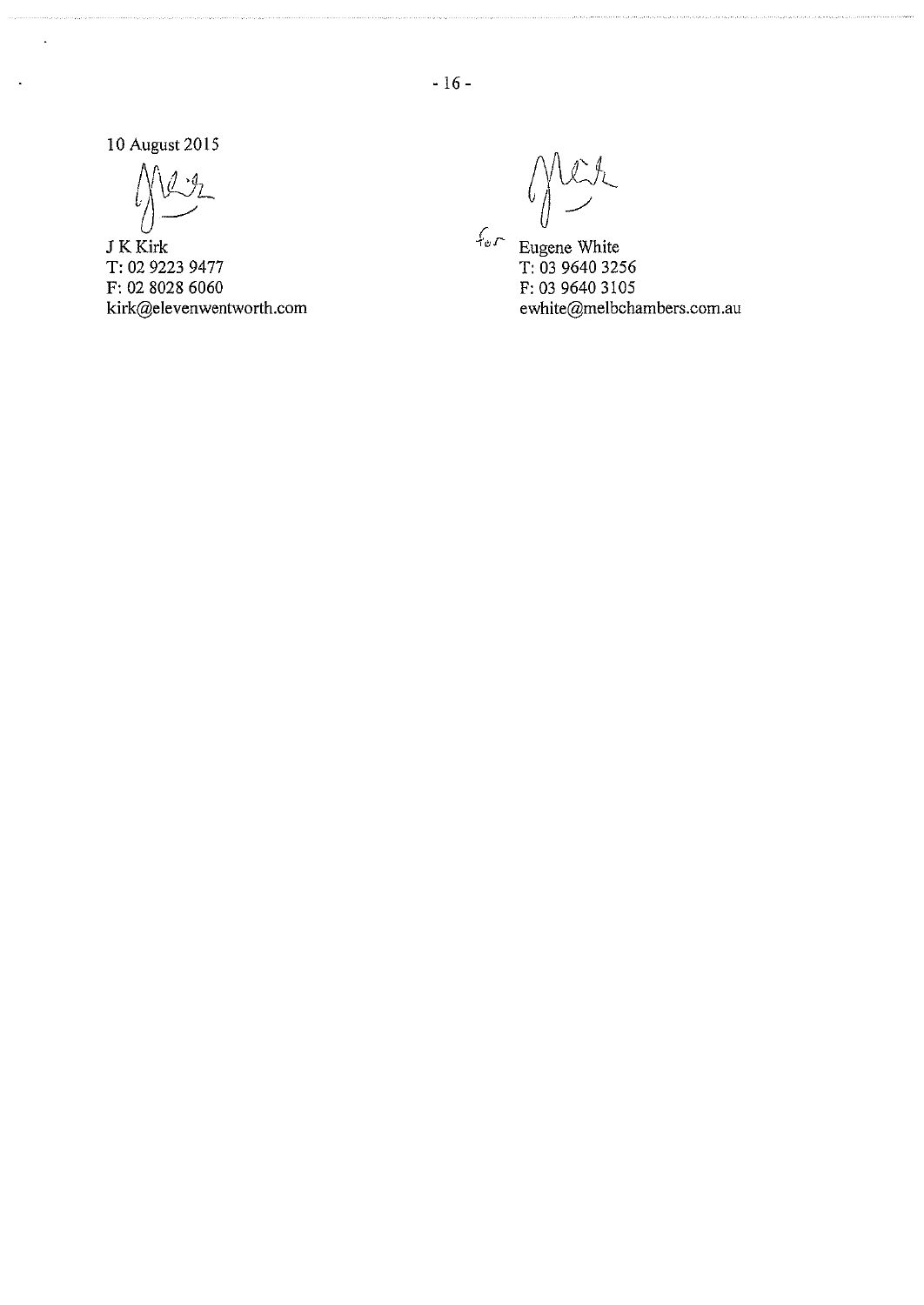

# **Judiciary Act 1903**

No.6, 1903

' .

## **Compilation** No. **43**

| <b>Compilation date:</b>   | 18 June 2015     |
|----------------------------|------------------|
| Includes amendments up to: | Act No. 64, 2015 |
| Registered:                | 18 June 2015     |

This compilation includes commenced amendments made by Act No. 59, 2015. Amendments made by Act No. 64, 2015 have not commenced but are noted in the endnotes.

Prepared by the Office of Parliamentary Counsel, Canberra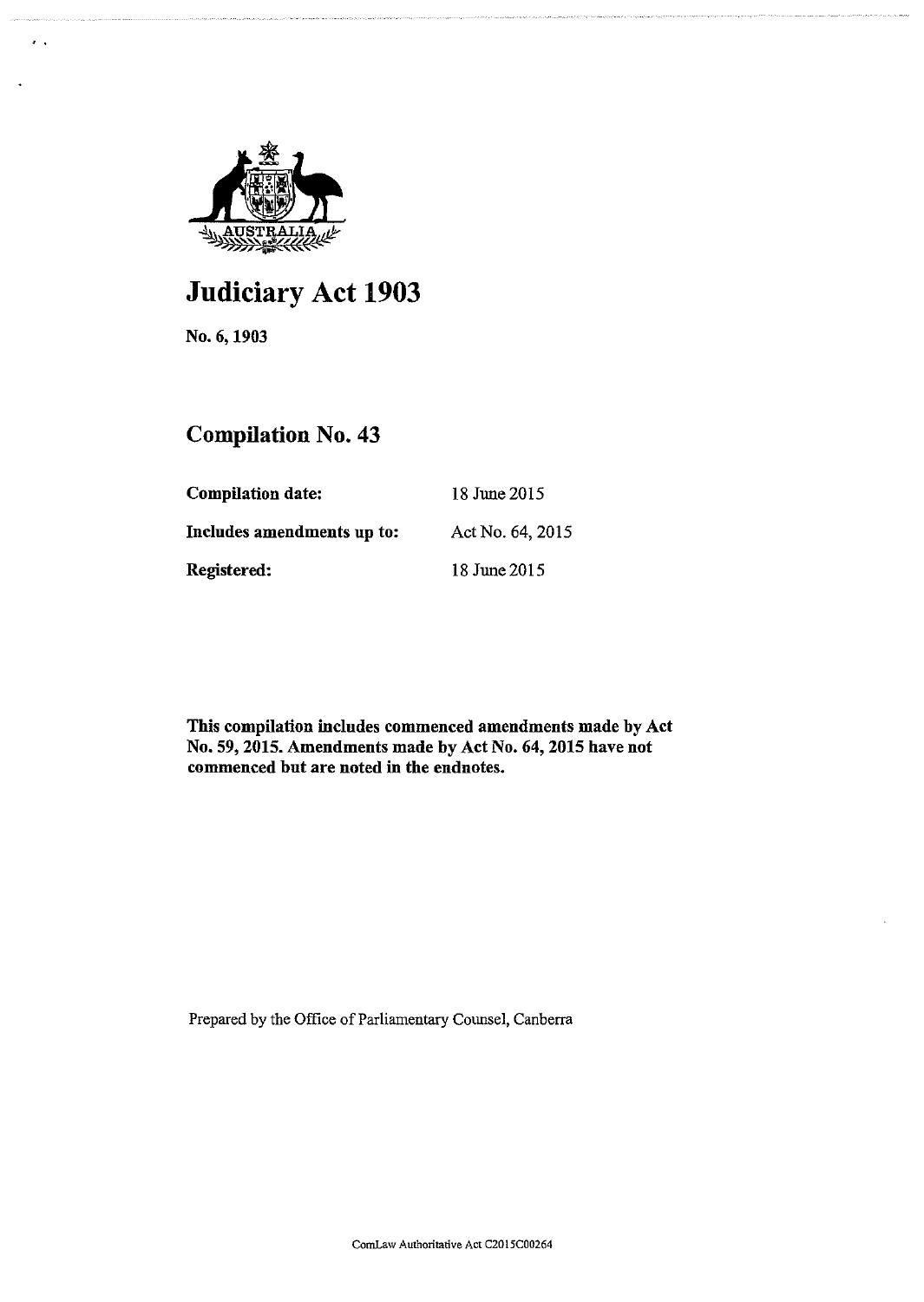#### Section 70

•.

#### **70 Offences committed in several States**

- (1) When an offence against the laws of the Commonwealth is begun in one State or part of the Commonwealth and completed in another, the offender may be dealt with tried and punished in either State or part in the same manner as if the offence had been actually and wholly committed therein.
- (2) This section has effect subject to section 68C.

#### **70A Indictable offence not committed in a State**

- ( 1) The trial on indictment of an offence against a law of the Commonwealth not committed within any State and not being an offence to which section 70 applies may be held in any State or Territory.
- (2) This section has effect subject to section 68C.

#### **71 Discharge of persons committed for trial**

- (!) When any person is under conunitment upon a charge of an indictable offence against the laws of the Commonwealth, the Attorney-General or such other person as the Governor-General appoints in that behalf may decline to proceed further in the prosecution, and may, if the person is in custody, by warrant under his or her hand direct the discharge of the person from custody, and he or she shall be discharged accordingly.
- (2) Nothing in subsection  $(1)$ :
	- (a) affects the power under subsection 9(4) of the *Director of Public Prosecutions Act 1983* of the Director of Public **Prosecutions; or**
	- (b) affects, or shall be taken to have affected, the power under subsection 8(2) of the *Special Prosecutors Act 1982* of a Special Prosecutor.

*70 Judiciary Act 1903* 

**Compilation No. 43 Compilation date: 18/6/l5 Registered: 18/6/15**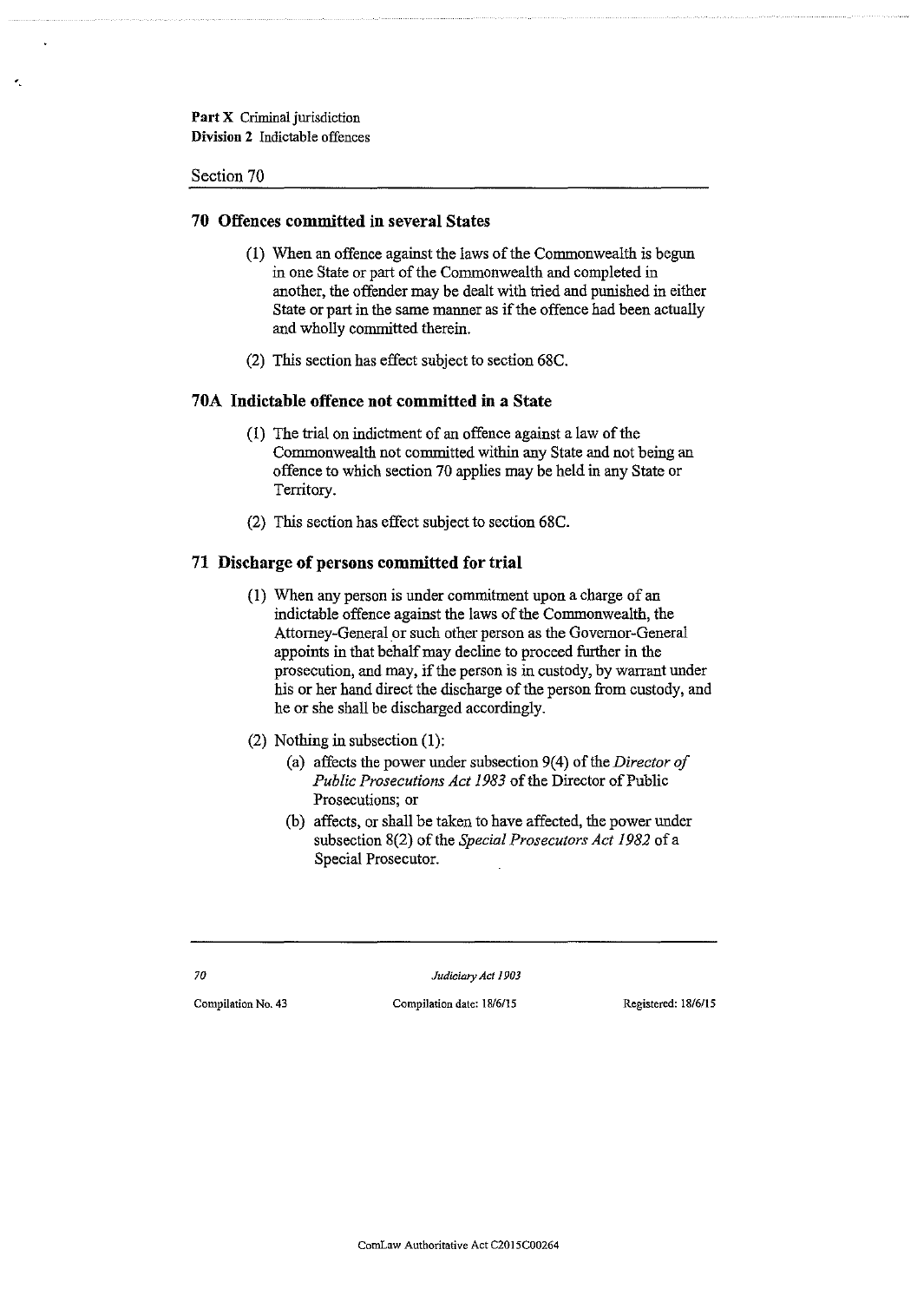

# Federal Court of Australia Act 1976

No. 156, 1976

 $\ddot{\phantom{a}}$ 

Ĺ

## Compilation No. 47

| <b>Compilation date:</b>   | 26 February 2015 |  |
|----------------------------|------------------|--|
| Includes amendments up to: | Act No. 9, 2015  |  |
| <b>Registered:</b>         | 12 March 2015    |  |

Prepared by the Office of Parliamentary Counsel, Canberra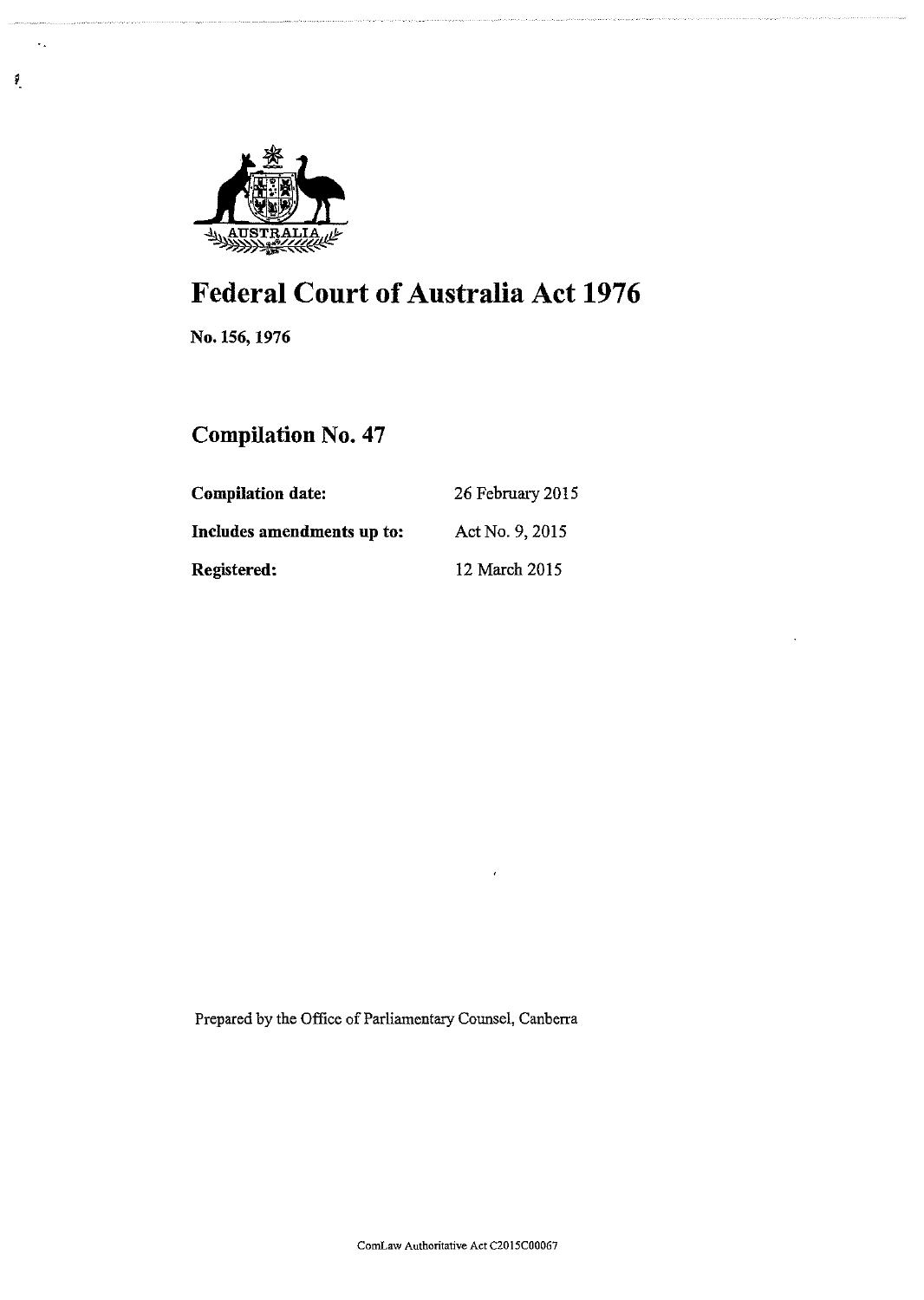## Part III—Jurisdiction of the Court

### Division 1—Original jurisdiction (general)

#### **19 Original jurisdiction**

*{* 

- (1) The Court has such original jurisdiction as is vested in it by laws made by the Parliament.
- (2) The original jurisdiction of the Court includes any jurisdiction vested in it to hear and determine appeals from decisions of persons, authorities or tribunals other than courts.

#### **20 Exercise of original jurisdiction**

- (I) Except as otherwise provided by this Act or any other Act, the original jurisdiction of the Court shall be exercised by a single Judge.
- (lA) If the Chief Justice considers that a matter coming before the Court in the original jurisdiction of the Court is of sufficient importance to justifY the giving of a direction under this subsection, the Chief Justice may direct that the jurisdiction of the Court in that matter, or a specified part of that matter, shall be exercised by a Full Court.
- (!B) Subsection (lA) does not apply in relation to indictable primary proceedings.
	- (2) The jurisdiction of the Court in a matter coming before the Court from a tribunal or authority (other than a court) while constituted by, or by members who include, a person who is a Judge of the Court or of another court created by the Parliament shall be exercised by a Full Court.
- (2A) Subsections (lA) and (2) have effect subject to subsections (3) and (5).

**Compilation No. 47 Compilation date: 26/2/15 Registered: 12/3/15** 

*Federal Court of Australia Act 1976 31*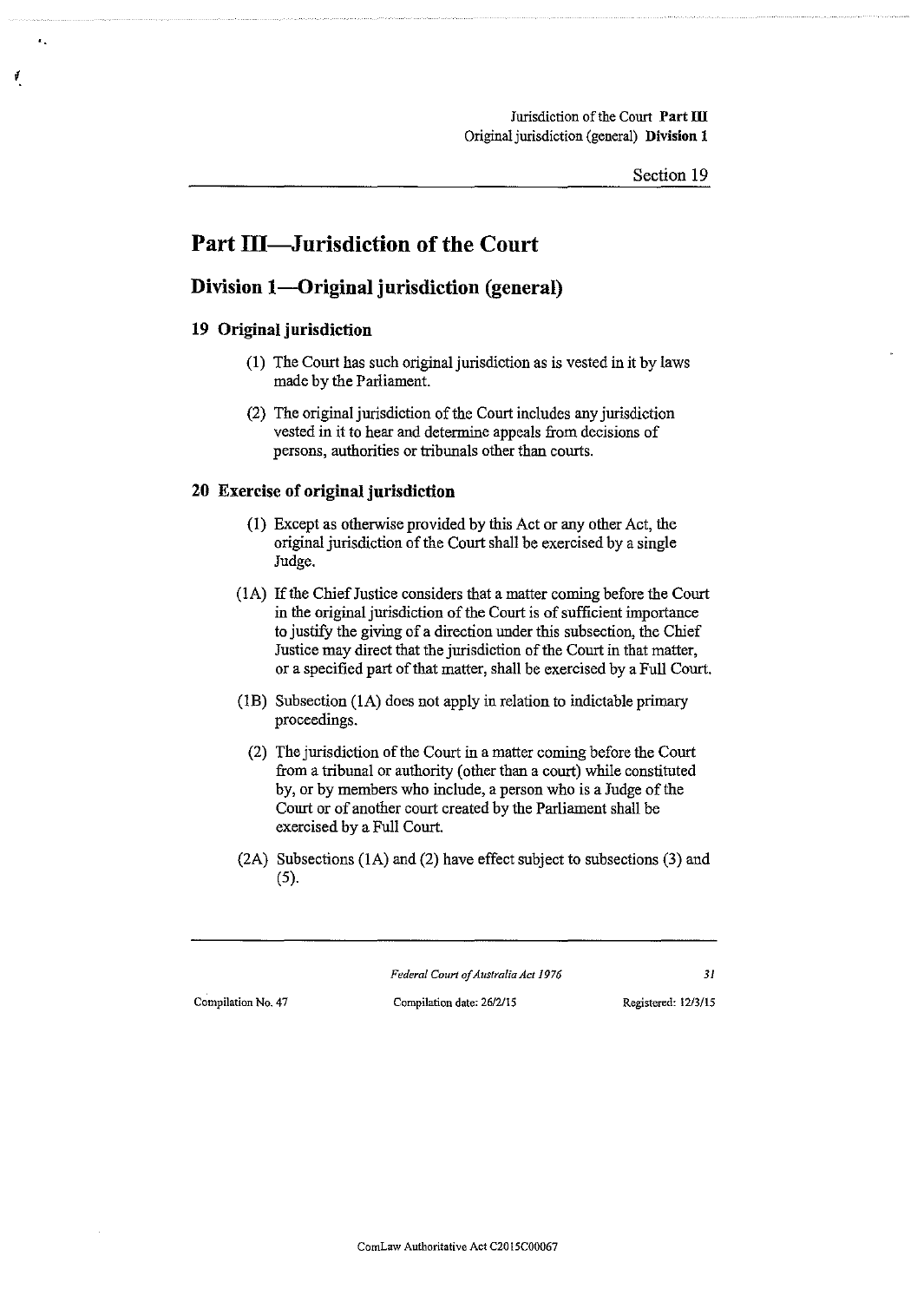#### Section 21

- (ii) the legal arguments in relation to the matter can be dealt with adequately by written submissions.
- (3) This section does not limit subsections 20(4) and (6).

#### **21 Declarations of right**

- (1) The Court may, in civil proceedings in relation to a matter in which it has original jurisdiction, make binding declarations of right, whether or not any consequential relief is or could be claimed.
- (2) A suit is not open to objection on the ground that a declaratory order ouly is sought.

#### **22 Determination of matter completely and finally**

The Court shall, in every matter before the Court, grant, either absolutely or on such terms and conditions as the Court thinks just, all remedies to which any of the parties appears to be entitled in respect of a legal or equitable claim properly brought forward by him or her in the matter, so that, as far as possible, all matters in controversy between the parties may be completely and finally determined and all multiplicity of proceedings concerning any of those matters avoided.

#### **23 Making of orders and issue of writs**

The Court has power, in relation to matters in which it has jurisdiction, to make orders of such kinds, including interlocutory orders, and to issue, or direct the issue of, writs of such kinds, as the Court thinks appropriate.

*34* 

*Federal Court of Australia Act 1976* 

**Compilation No. 47 Compilation date: 2612/15 Registered: 1213/15**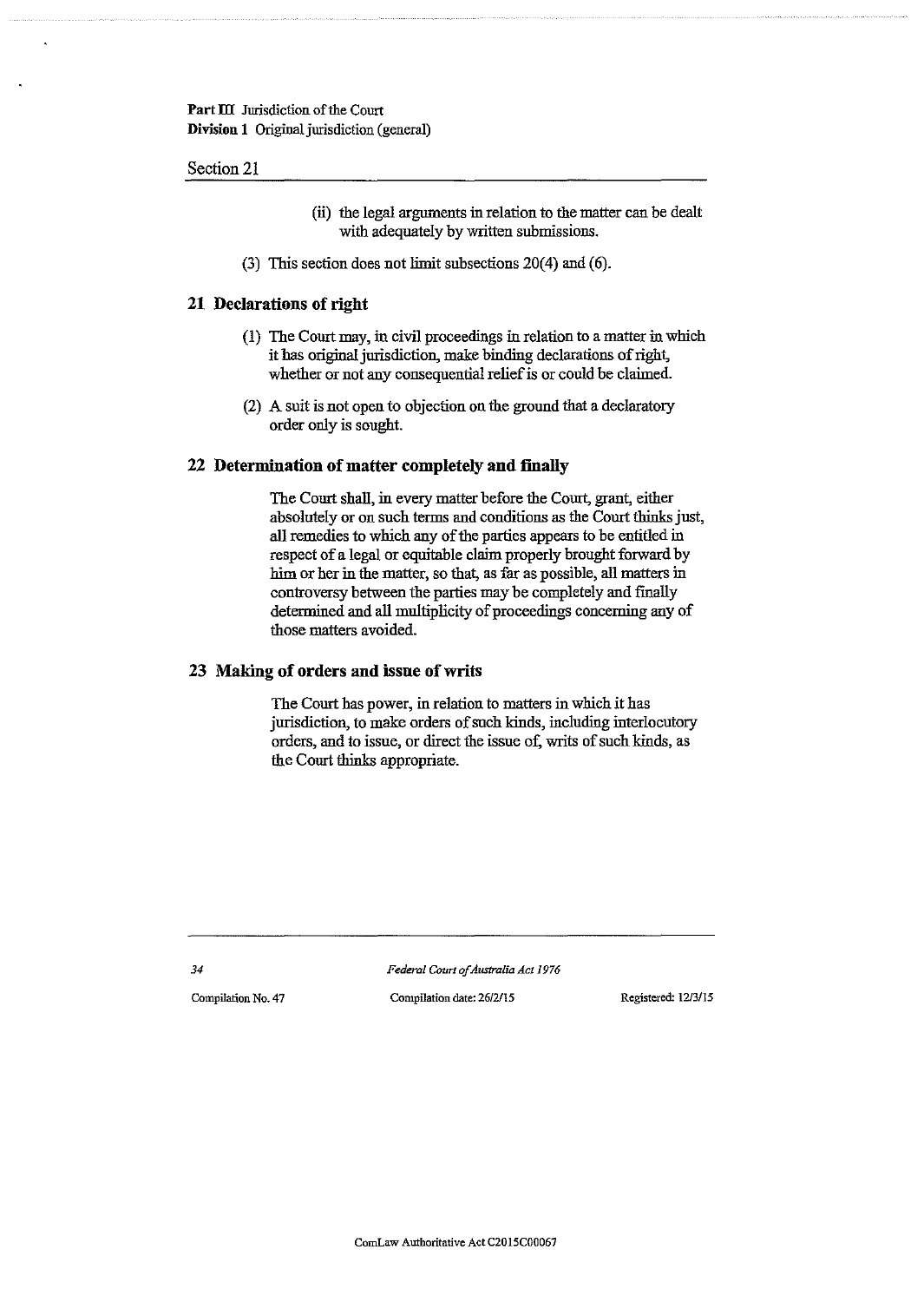

# Evidence Act 1995

No.2, 1995

 $\mathbf{z}_s$ 

 $\lambda$ 

## Compilation No. 26

| <b>Compilation date:</b>   | 1 July 2015      |
|----------------------------|------------------|
| Includes amendments up to: | Act No. 41, 2015 |
| Registered:                | 6 August 2015    |

Prepared by the Office of Parliamentary Counsel, Canberra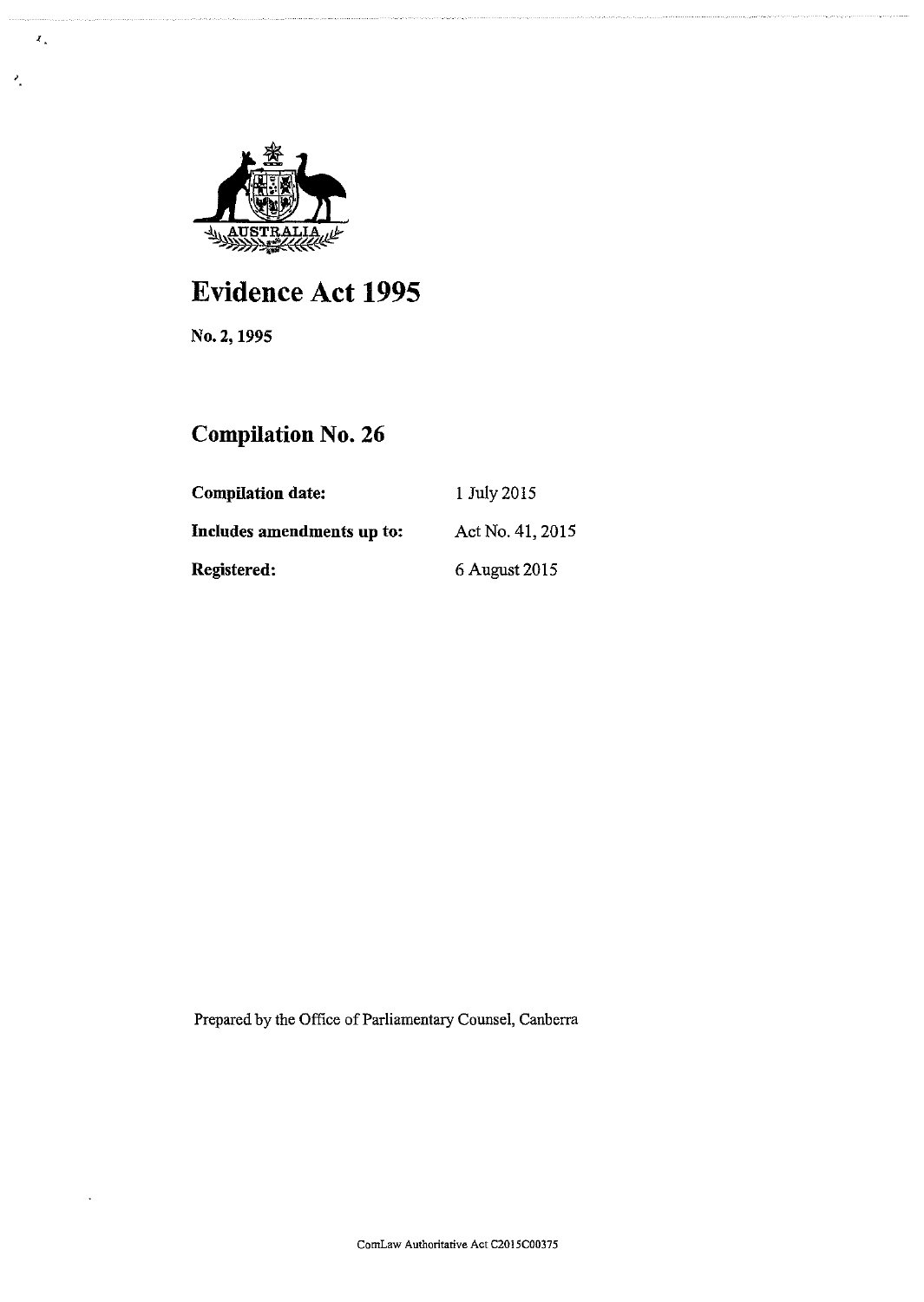- (b) the court is satisfied that the defendant understands the consequences of giving the consent.
- (3) ln a civil proceeding, the court may order that any one or more of the provisions mentioned in subsection (1) do not apply in relation to evidence if:
	- (a) the matter to which the evidence relates is not genuinely in dispute; or
	- (b) the application of those provisions would cause or involve unnecessary expense or delay.
- ( 4) Without limiting the matters that the court may take into account in deciding whether to exercise the power conferred by subsection  $(3)$ , it is to take into account:
	- (a) the importance of the evidence in the proceeding; and
	- (b) the nature of the cause of action or defence and the nature of the subject matter of the proceeding; and
	- (c) the probative value of the evidence; and
	- (d) the powers of the court (if any) to adjourn the hearing, to make another order or to give a direction in relation to the evidence.

#### **191 Agreements as to facts**

( 1) ln this section:

*agreed fact* means a fact that the parties to a proceeding have agreed is not, for the purposes of the proceeding, to be disputed.

- (2) ln a proceeding:
	- (a) evidence is not required to prove the existence of an agreed fact; and
	- (b) evidence may not be adduced to contradict or qualify an agreed fact;

unless the court gives leave.

- (3) Subsection (2) does not apply unless the agreed fact:
	- (a) is stated in an agreement in writing signed by the parties or by Australian legal practitioners, legal counsel or prosecutors

*Evidence Act 1995 147* 

**Compilation No. 26 Compilation date: 117/15 Registered: 6/8/15**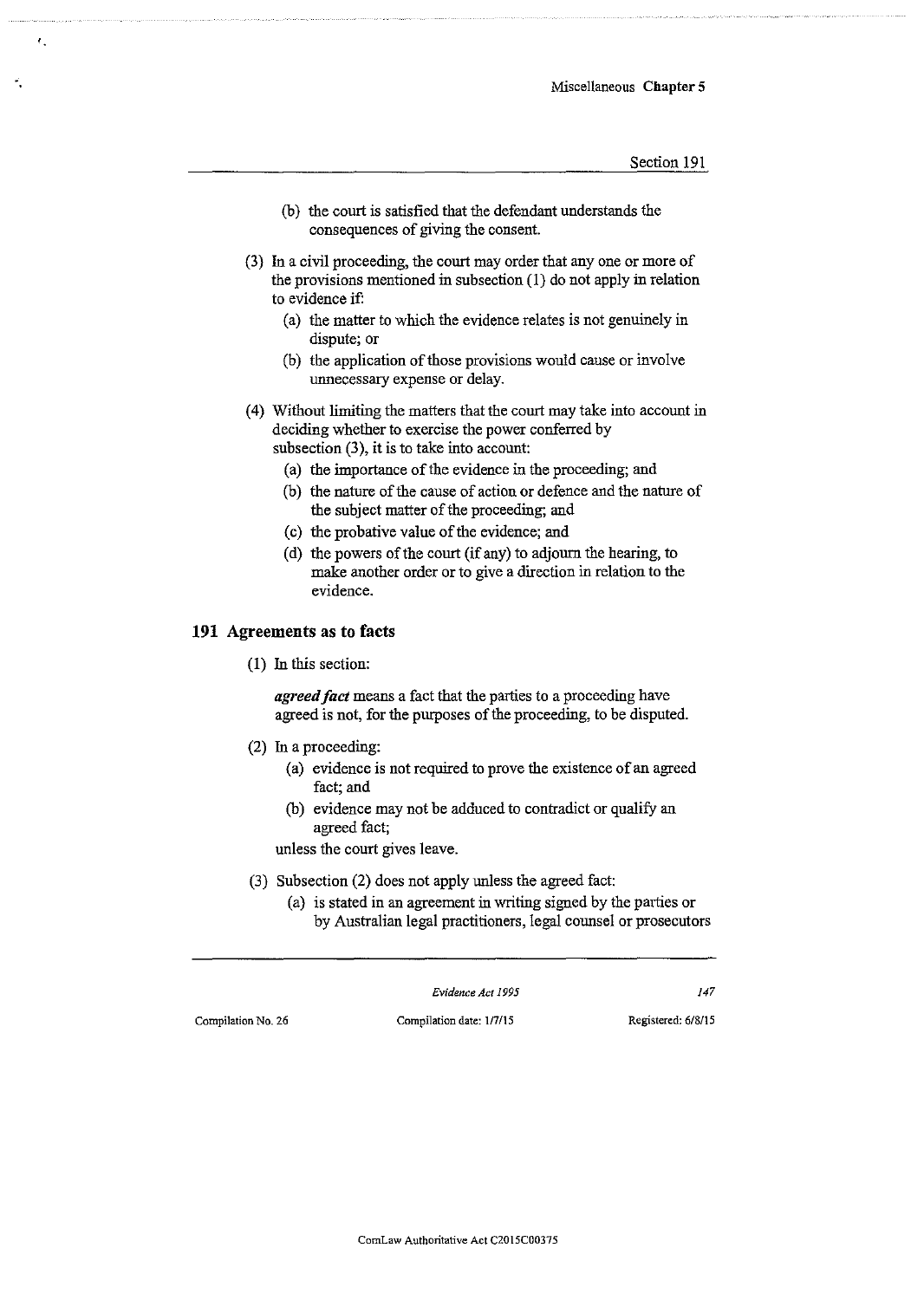representing the parties and adduced in evidence in the proceeding; or

(b) with the leave of the court, is stated by a party before the court with the agreement of all other parties.

#### **192 Leave, permission or direction may be given on terms**

- (I) If, because of this Act, a court may give any leave, permission or direction, the leave, permission or direction may be given on such terms as the court thinks fit.
- (2) Without limiting the matters that the court may take into account in deciding whether to give the leave, permission or direction, it is to take into account:
	- (a) the extent to which to do so would be likely to add unduly to, or to shorten, the length of the hearing; and
		- (b) the extent to which to do so would be unfair to a party or to a witness; and
		- (c) the importance of the evidence in relation to which the leave, permission or direction is sought; and
		- (d) the nature of the proceeding; and
		- (e) the power (if any) of the court to adjourn the hearing or to make another order or to give a direction in relation to the evidence.

#### **192A Advance rulings and findings**

Where a question arises in any proceedings, being a question about:

- (a) the admissibility or use of evidence proposed to be adduced; or
- (b) the operation of a provision of this Act or another law in relation to evidence proposed to be adduced; or
- (c) the giving of leave, permission or direction under section 192;

the court may, if it considers it to be appropriate to do so, give a ruling or make a finding in relation to the question before the evidence is adduced in the proceedings.

*Evidence Act 1995* 

*148* 

**Compilation No. 26 Compilation date: 117/15 Registered: 6/8/15**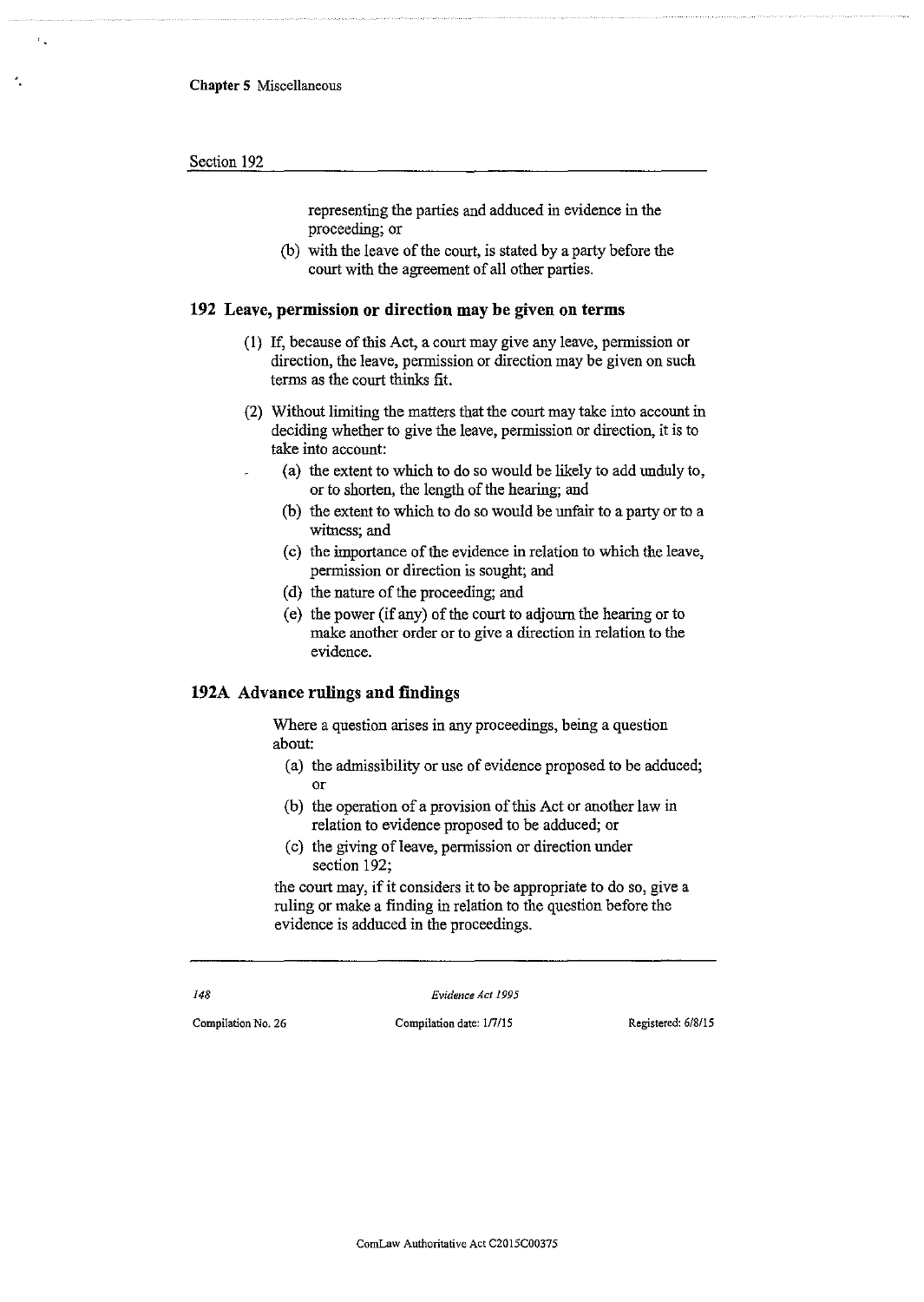

# **Federal Court Rules 2011**

## Select Legislative Instrument No. 134, 2011 as amended

made under the

*Federal Court of Australia Act 1976* 

Compilation start date:

3 January 2014

Includes amendments up to:

SLINo. 283,2013

Prepared by the Office of Parliamentary Counsel, Canberra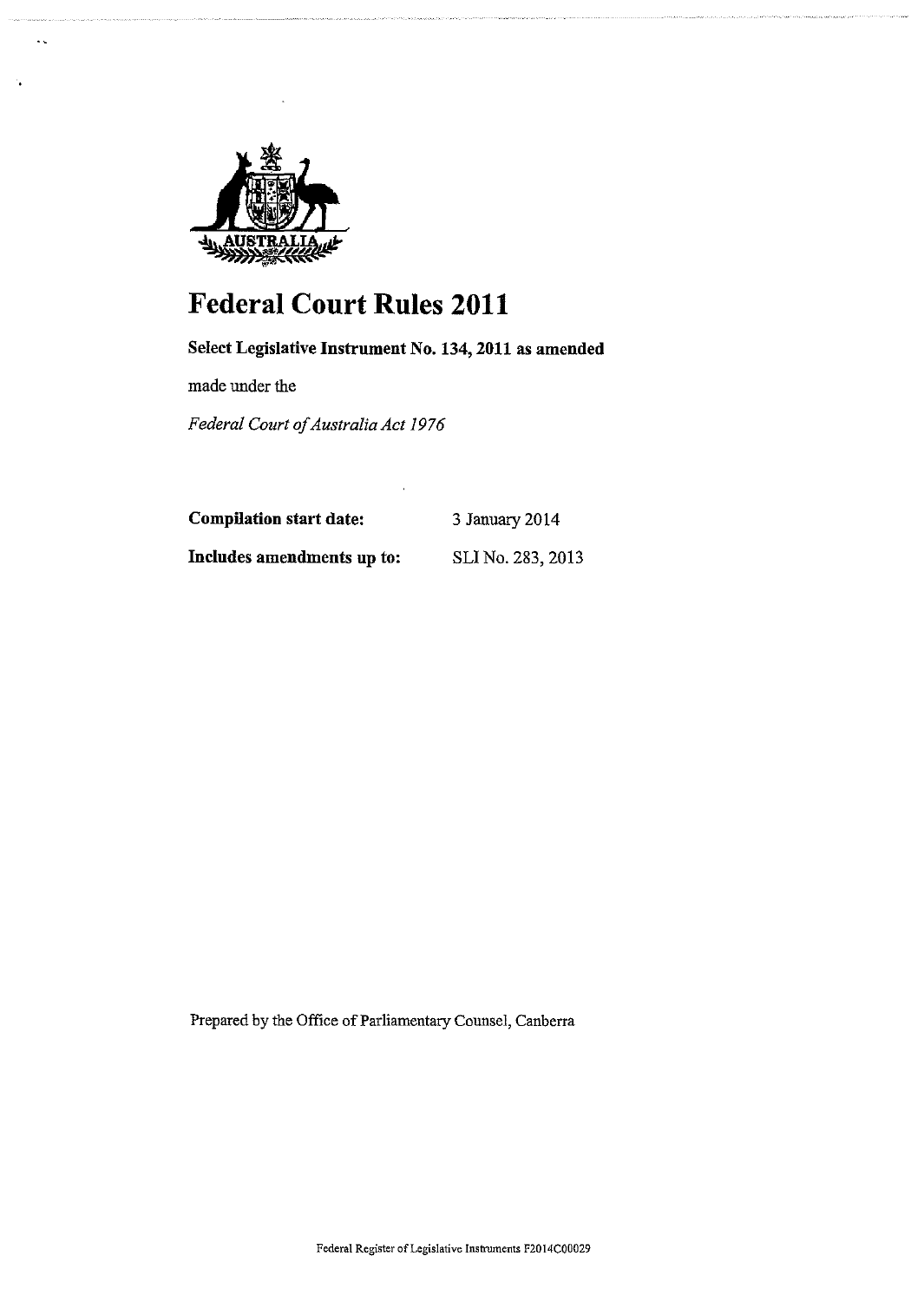## Part 8-Starting proceedings

### Division 8.1—Originating applications

#### 8.01 Starting proceeding-application

- (1) A person who wants to start a proceeding in the Court's original jurisdiction must file an originating application, in accordance with Form 15.
- (2) An originating application must include:
	- (a) the applicant's name and address; and
	- (b) the applicant's address for service; and
	- (c) if an applicant sues in a representative capacity-a statement of that fact.
	- Note: The originating application must have the applicant's address for service-see rule 11.01.
- (3) If an originating application states that the applicant is represented by a lawyer:
	- (a) the lawyer must, if requested in writing by a respondent, declare in writing whether the lawyer filed the originating application; and
	- (b) if the lawyer declares in writing that the lawyer did not file the originating application, the respondent may apply to the Court to stay the proceeding.
	- Note: **File** is defined in the Dictionary as meaning file and serve.

#### 8.02 Applicant's genuine steps statement

- (1) If Part 2 of the Civil Dispute Resolution Act applies to a proceeding, the applicant must, when filing the applicant's originating application, file the applicant's genuine steps statement, in accordance with Form 16.
- (2) The applicant's genuine steps statement must comply with section 6 of the Civil Dispute Resolution Act.

*Federal Court Rules 2011*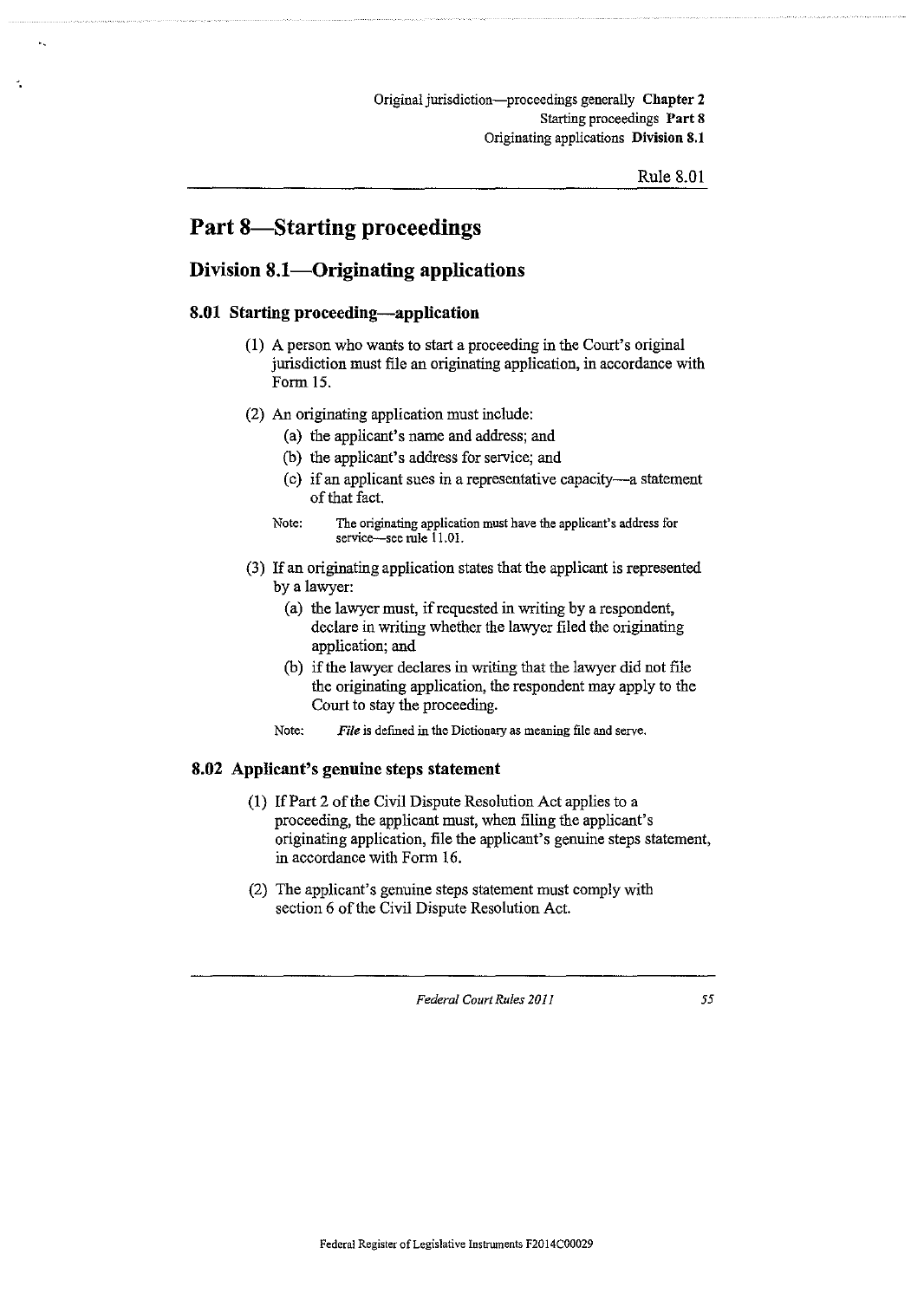#### Rule 8.03

- (3) The applicant's genuine steps statement must be no more than 2 pages.
	- Note 1: *Civil Dispute Resolution Act* is defined in the Dictionary.
	- Note2: A party who wants to start a proceeding must have regard to the Civil Dispute Resolution Act before starting that proceeding to detennine whether the Civil Dispute Resolution Act applies to the proceeding that the party wants to start.
	- Note 3: A lawyer must comply with section 9 of the Civil Dispute Resolution Act, if that Act applies to the proceeding.

#### 8.03 Application to state relief claimed

- (I) An originating application must state:
	- (a) the relief claimed; and
	- (b) if the relief is claimed under a provision of an Act-the Act and the provision under which the relief is claimed.
- (2) An originating application claiming relief of the kind mentioned in column 2 of following table must state the details mentioned in column 3 of the table.

| <b>Relief sought</b> | <b>Details</b>                  |
|----------------------|---------------------------------|
| Interlocutory relief | The interlocutory order sought  |
| An injunction        | The order sought                |
| A declaration        | The declaration sought          |
| Exemplary damages    | The claim for exemplary damages |
|                      |                                 |

(3) The originating application need not include a claim for costs.

#### 8.04 Application starting migration litigation to include certificate

- {I) For section 4861 of the *Migration Act 1958,* a lawyer may file an originating application starting migration litigation only if the application includes a certificate in accordance with the certificate contained in Form 15, signed by the lawyer.
	- Note 1: See section 4861 of the *Migration Act 1958.*
	- Note 2: The Court will refuse to accept an originating application unless a certificate is provided in accordance with this subrule.

*56 Federal Court Rules 2011*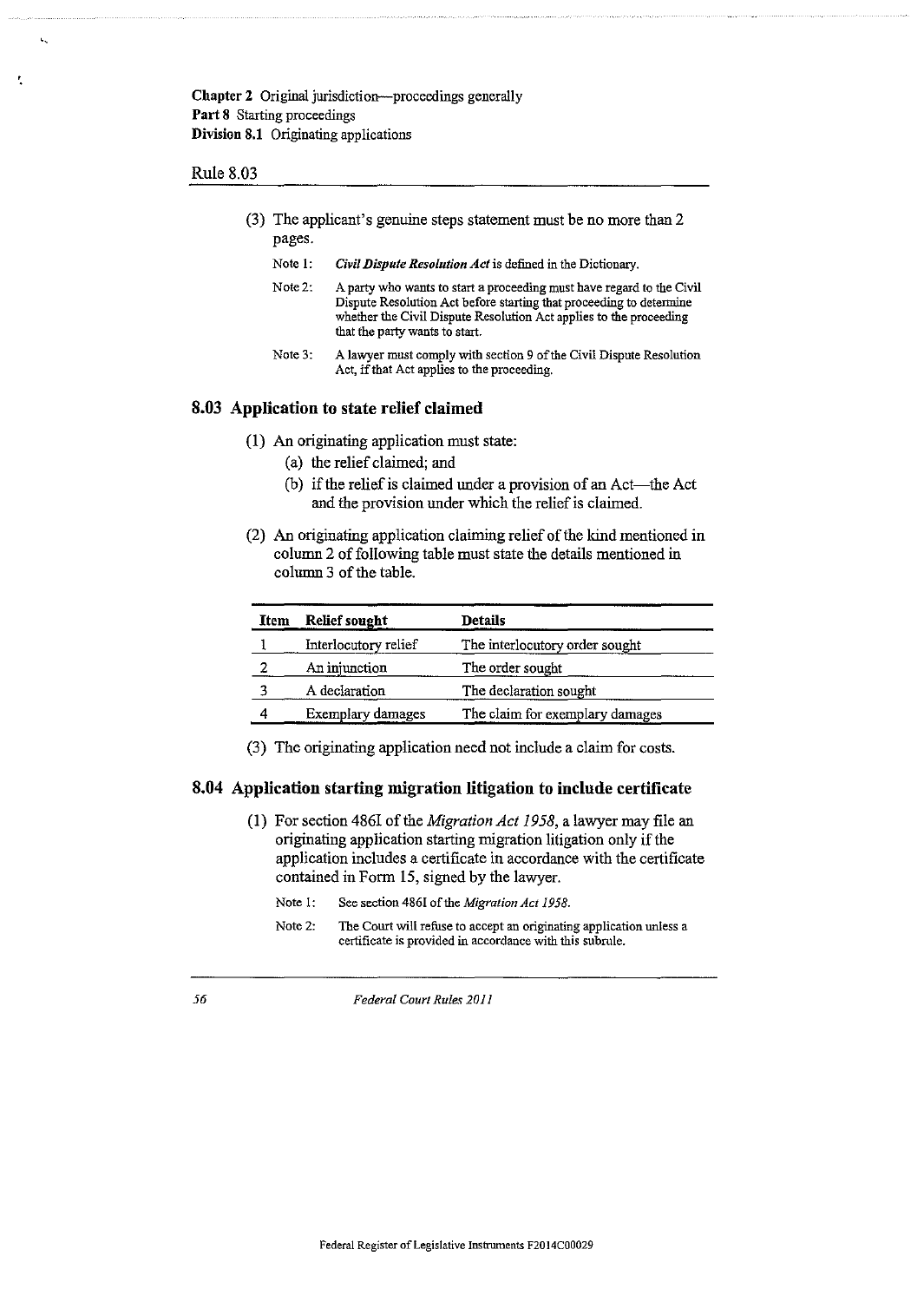

# Competition and Consumer Act 2010

No. 51, 1974

·.

 $\mathbf{q}_2$ 

## Compilation No. 100

| <b>Compilation date:</b><br>Includes amendments up to: |                                  | 1 July 2015<br>Act No. 38, 2015 |  |
|--------------------------------------------------------|----------------------------------|---------------------------------|--|
|                                                        |                                  |                                 |  |
|                                                        | This compilation is in 3 volumes |                                 |  |
| Volume 1:                                              | sections 1–119                   |                                 |  |
| Volume $2$ :                                           | sections $10.01-179$             |                                 |  |

Volume 3: Schedules Endnotes

Each volume has its own contents

Prepared by the Office of Parliamentary Counsel, Canberra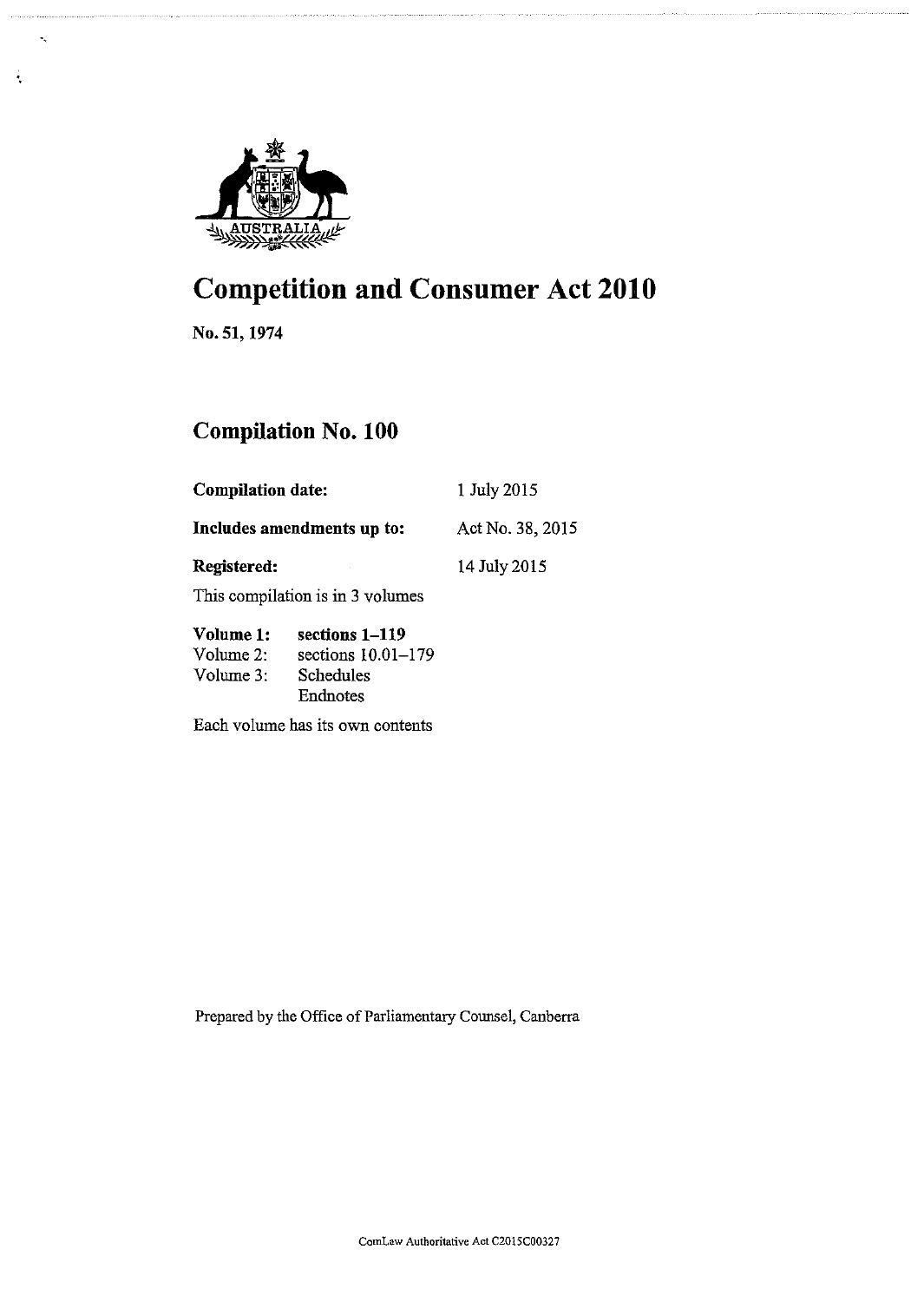- (b) to produce a document or any other thing; or
- (c) to do any other act;

on the ground that the answer or information, production of the document or other thing, or doing that other act, as the case may be, might tend to expose the person to a penalty by way of an order under section 86E.

*Definition* 

(4) In this section:

*penalty* includes forfeiture.

#### **87 Other orders**

- (I) Without limiting the generality of section 80, where, in a proceeding instituted under this Part, or for an offence against section 44ZZRF or 44ZZRG, the Court fmds that a person who is a party to the proceeding has suffered, or is likely to suffer, loss or damage by conduct of another person that was engaged in (whether before or after the commencement of this subsection) in contravention of a provision of Part IV or Division 2 of Part IVB, or of section 60C or 60K, the Court may, whether or not it grants an injunction under section 80 or makes an order under section 82, 86C, 86D or 86E, make such order or orders as it thinks appropriate against the person who engaged in the conduct or a person who was involved in the contravention (including all or any of the orders mentioned in subsection (2) of this section) if the Court considers that the order or orders concerned will compensate the first-mentioned person in whole or in part for the loss or damage or will prevent or reduce the loss or damage.
- (IA) Without limiting the generality of sections 51ADB and 80, the Court may:
	- (a) on the application of a person who has suffered, or is likely to suffer, loss or damage by conduct of another person that was engaged in in contravention of Division 2 of Part IVB or section 60C or 60K; or

*Competition and Consumer Act 2010 399* 

**Compilation No. I 00 Compilation date: l/7/15 Registered: 14/7/15**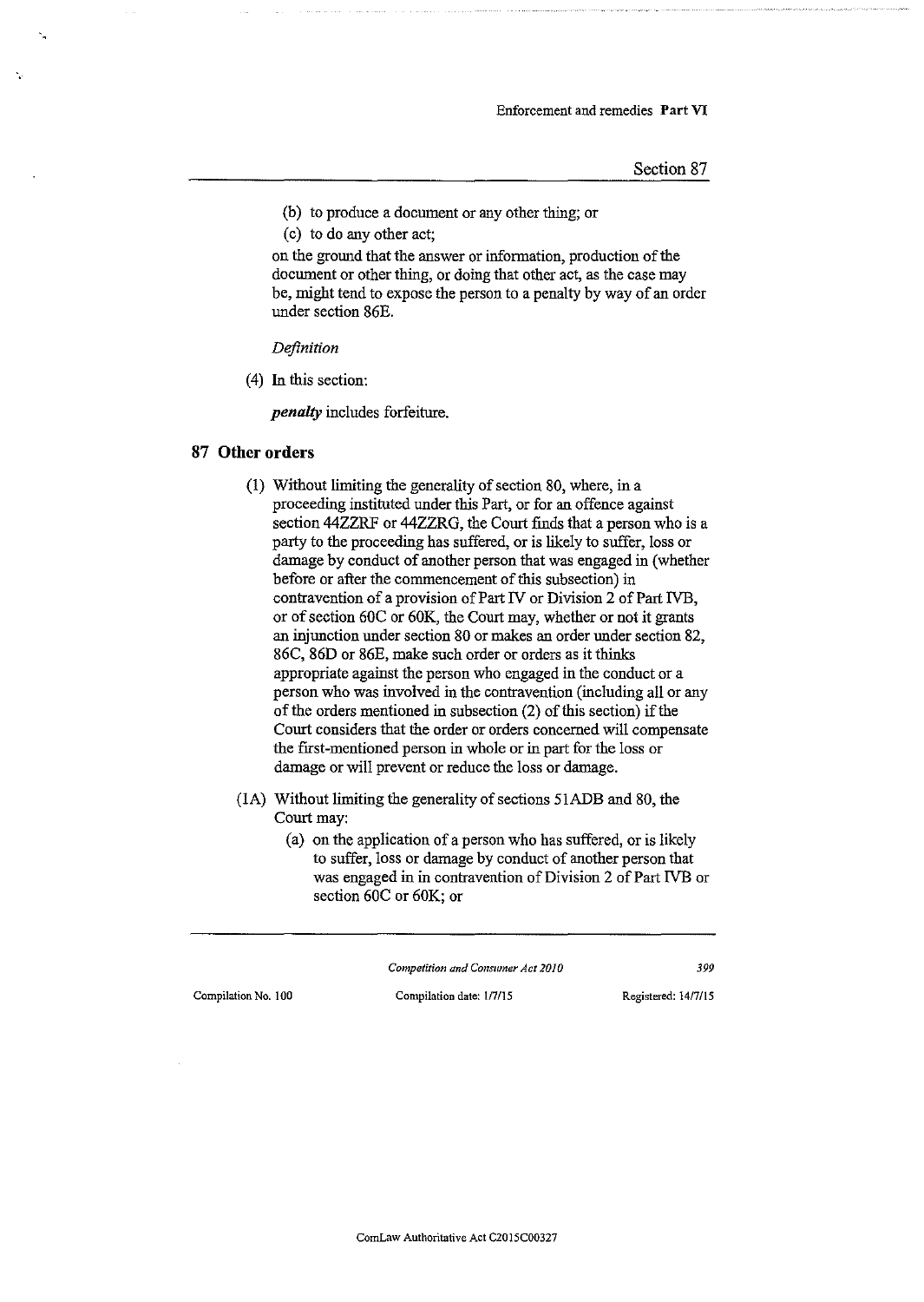Section 87

- (b) on the application of the Commission in accordance with subsection (1B) on behalf of one or more persons who have suffered, or who are likely to suffer, loss or damage by conduct of another person that was engaged in in contravention of Part IV (other than section 45D or 45E), Division 2 of Part IVB or section 60C or 60K; or
- (ba) on the application of the Director of Public Prosecutions in accordance with subsection (IBA) on behalf of one or more persons who have suffered, or who are likely to suffer, loss or damage by conduct of another person that was engaged in in contravention of section 44ZZRF or 44ZZRG;

make such order or orders as the Court thinks appropriate against the person who engaged in the conduct or a person who was involved in the contravention (including all or any of the orders mentioned in subsection (2)) if the Court considers that the order or orders concerned will:

- (c) compensate the person who made the application, or the person or any of the persons on whose behalf the application was made, in whole or in part for the loss or damage; or
- (d) prevent or reduce the loss or damage suffered, or likely to be suffered, by such a person.
- (lB) The Commission may make an application under paragraph (lA)(b) on behalf of one or more persons identified in the application who:
	- (a) have suffered, or are likely to suffer, loss or damage by conduct of another person that was engaged in in contravention of Part IV (other than section 45D or 45E), Division 2 of Part IVB or section 60C or 60K; and
	- (b) have, before the application is made, consented in writing to the making of the application.
- (IBA) The Director of Public Prosecutions may make an application under paragraph (IA)(ba) on behalf of one or more persons identified in the application who:
	- (a) have suffered, or are likely to suffer, loss or damage by conduct of another person that was engaged in in contravention of section 44ZZRF or 44ZZRG; and

Compilation No. 100 Compilation date: 1/7/15 Registered: 14/7/15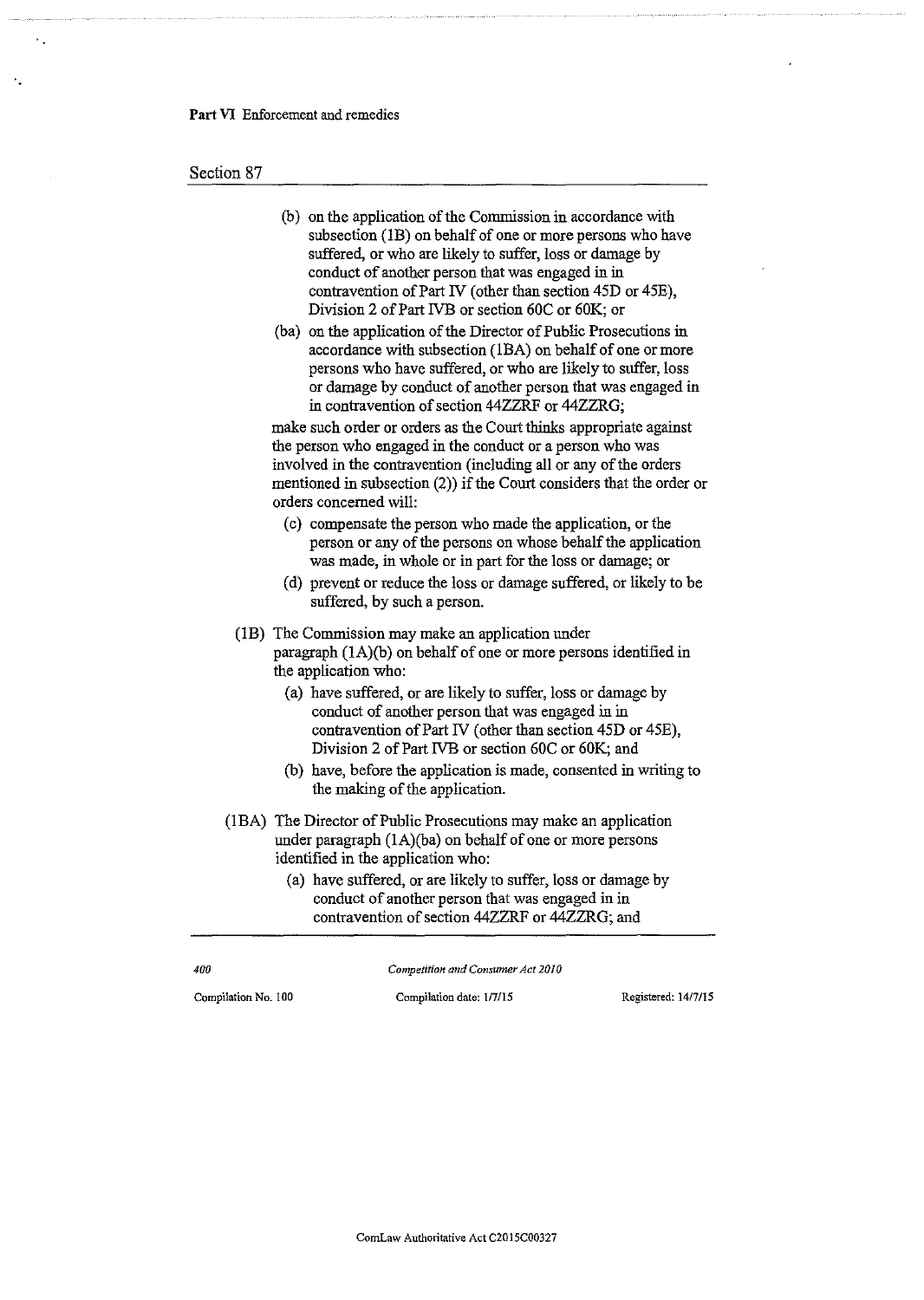- (b) have, before the application is made, consented in writing to the making of the application.
- (1C) An application may be made under subsection  $(1A)$  in relation to a contravention of Part IV, Division 2 of Part IVB or section 60C or 60K even if a proceeding has not been instituted under another provision in relation to that contravention.
- (ICA) An application under subsection (lA) may be made at any time within 6 years after the day on which the cause of action that relates to the conduct accrued.
	- (2) The orders referred to in subsection (I) and (lA) are:
		- (a) an order declaring the whole or any part of a contract made between the person who suffered, or is likely to suffer, the loss or damage and the person who engaged in the conduct or a person who was involved in the contravention constituted by the conduct, or of a collateral arrangement relating to such a contract, to be void and, if the Court thinks fit, to have been void *ab initio* or at all times on and after such date before the date on which the order is made as is specified in the order;
		- (b) an order varying such a contract or arrangement in such manner as is specified in the order and, if the Court thinks fit, declaring the contract or arrangement to have had effect as so varied on and after such date before the date on which the order is made as is so specified;
		- (ba) an order refusing to enforce any or all of the provisions of such a contract;
		- (c) an order directing the person who engaged in the conduct or a person who was involved in the contravention constituted by the conduct to refund money or return property to the person who suffered the loss or damage;
		- (d) an order directing the person who engaged in the conduct or a person who was involved in the contravention constituted by the conduct to pay to the person who suffered the loss or damage the amount of the loss or damage;
		- (e) an order directing the person who engaged in the conduct or a person who was involved in the contravention constituted

*Competition and Consumer Act 2010 401* 

·.

**Compilation No. 100 Compilation date: 117/15 Registered: 14/7/15** 

**ComLaw Authoritative Act C2015C00327**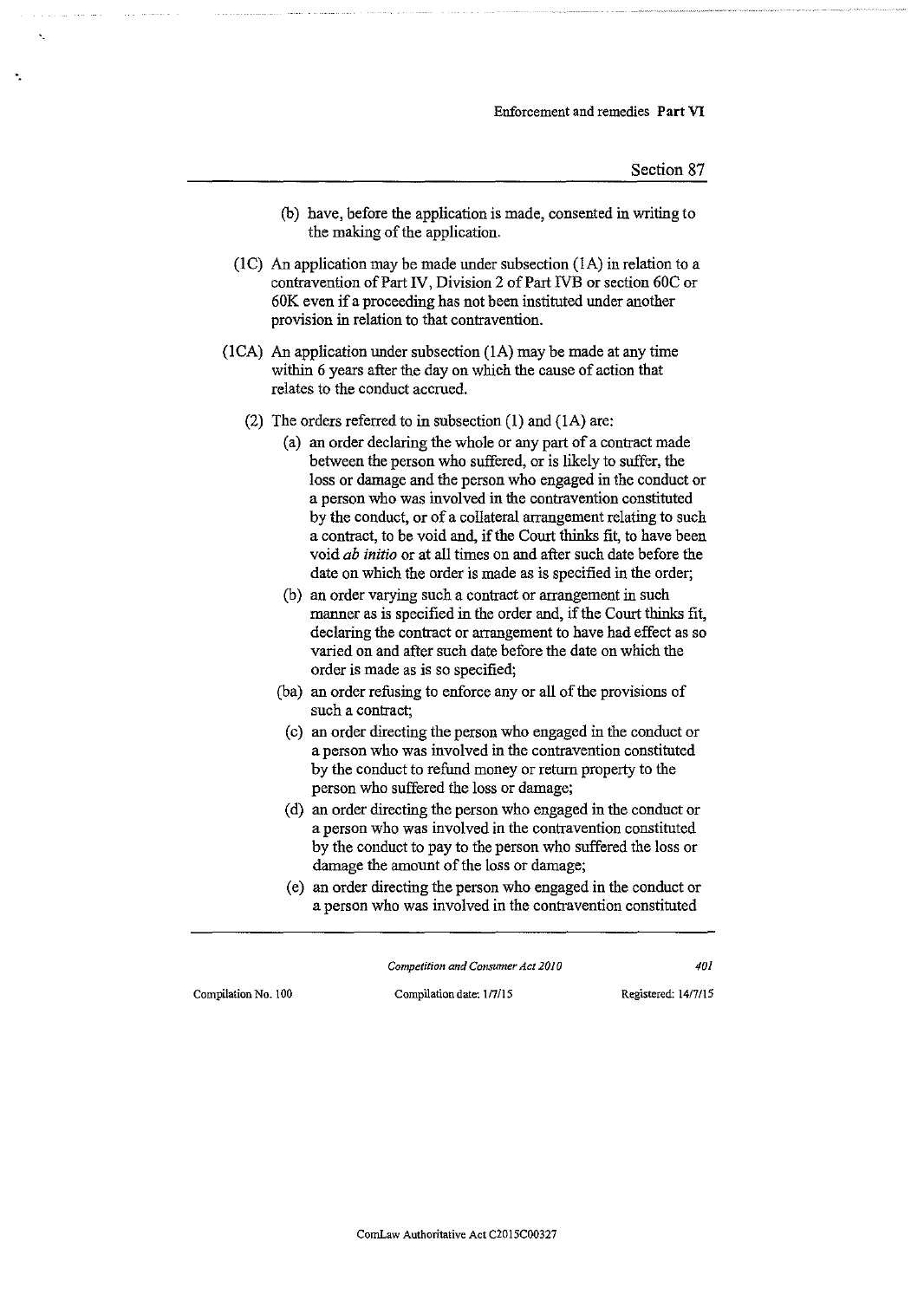#### Section 87

·.

by the conduct, at his or her own expense, to repair, or provide parts for, goods that had been supplied by the person who engaged in the conduct to the person who suffered, or is likely to suffer, the loss or damage;

- (f) an order directing the person who engaged in the conduct or a person who was involved in the contravention constituted by the conduct, at his or her own expense, to supply specified services to the person who suffered, or is likely to suffer, the loss or damage; and
- (g) an order, in relation to an instrument creating or transferring an interest in land, directing the person who engaged in the conduct or a person who was involved in the contravention constituted by the conduct to execute an instrument that:
	- (i) varies, or has the effect of varying, the first-mentioned **instrument; or**
	- (ii) terminates or otherwise affects, or has the effect of terminating or otherwise affecting, the operation or effect of the first-mentioned instrument.
- (3) Where:
	- (a) a provision of a contract made, or a covenant given, whether before or after the commencement of the *Trade Practices Amendment Act 1977:* 
		- (i) in the case of a provision of a contract, is unenforceable by reason of section 45 in so far as it confers rights or benefits or imposes duties or obligations on a **corporation; or**
		- (ii) in the case of a covenant, is unenforceable by reason of section 45B in so far as it confers rights or benefits or imposes duties or obligations on a corporation or on a person associated with a corporation; or
	- (b) the engaging in conduct by a corporation in pursuance of or in accordance with a contract made before the commencement of the *Trade Practices Amendment Act 1977*  would constitute a contravention of section 47;

the Court may, on the application of a party to the contract or of a person who would, but for subsection 45B(l ), be bound by, or

*Competition and Consumer Act 2010* 

*402* 

Compilation No. 100 Compilation date: 1/7/15 Registered: 14/7/15